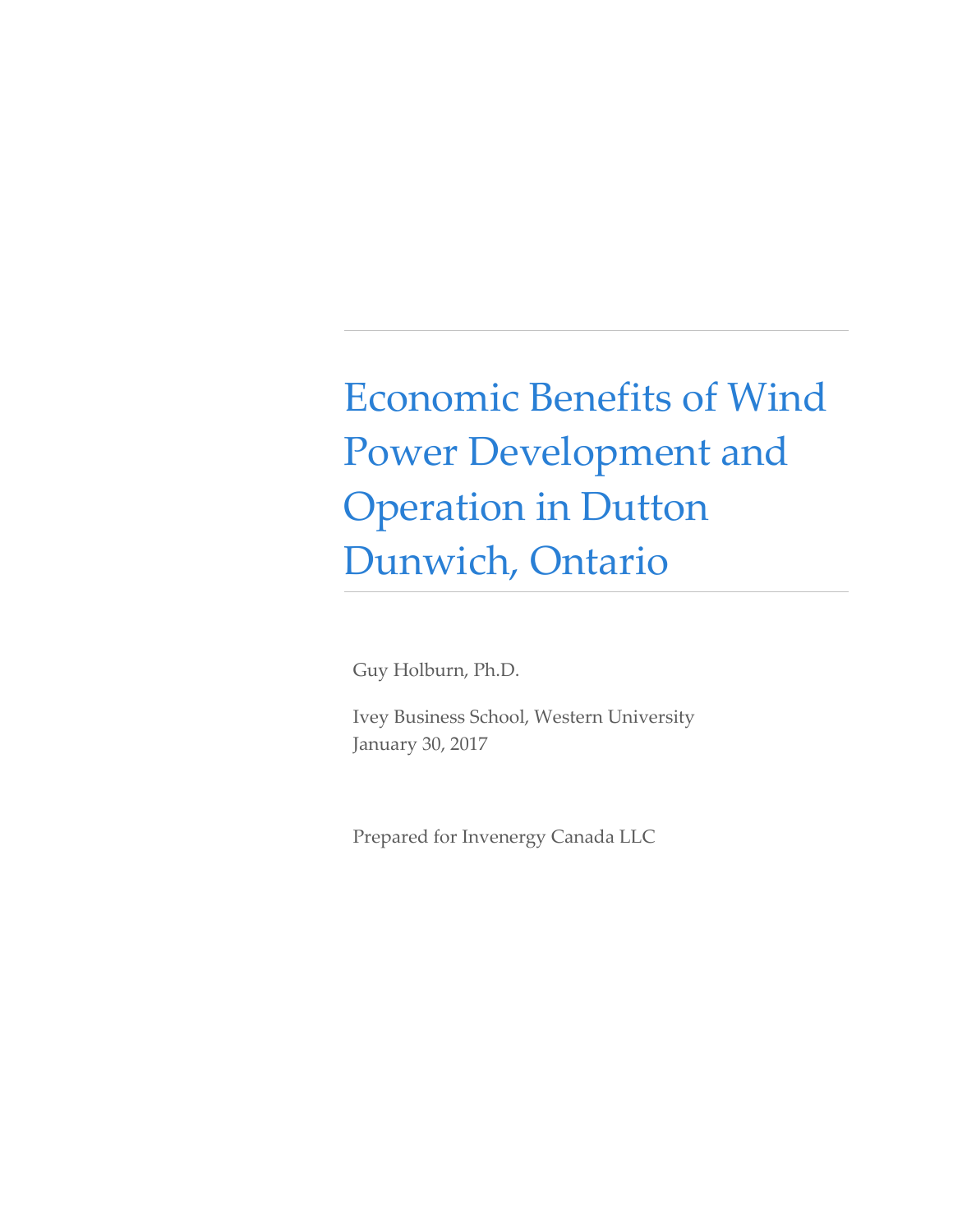## **Table of Contents**

| Estimated Local Economic Benefits of Strong Breeze Wind Project, 2018-2039  17 |  |
|--------------------------------------------------------------------------------|--|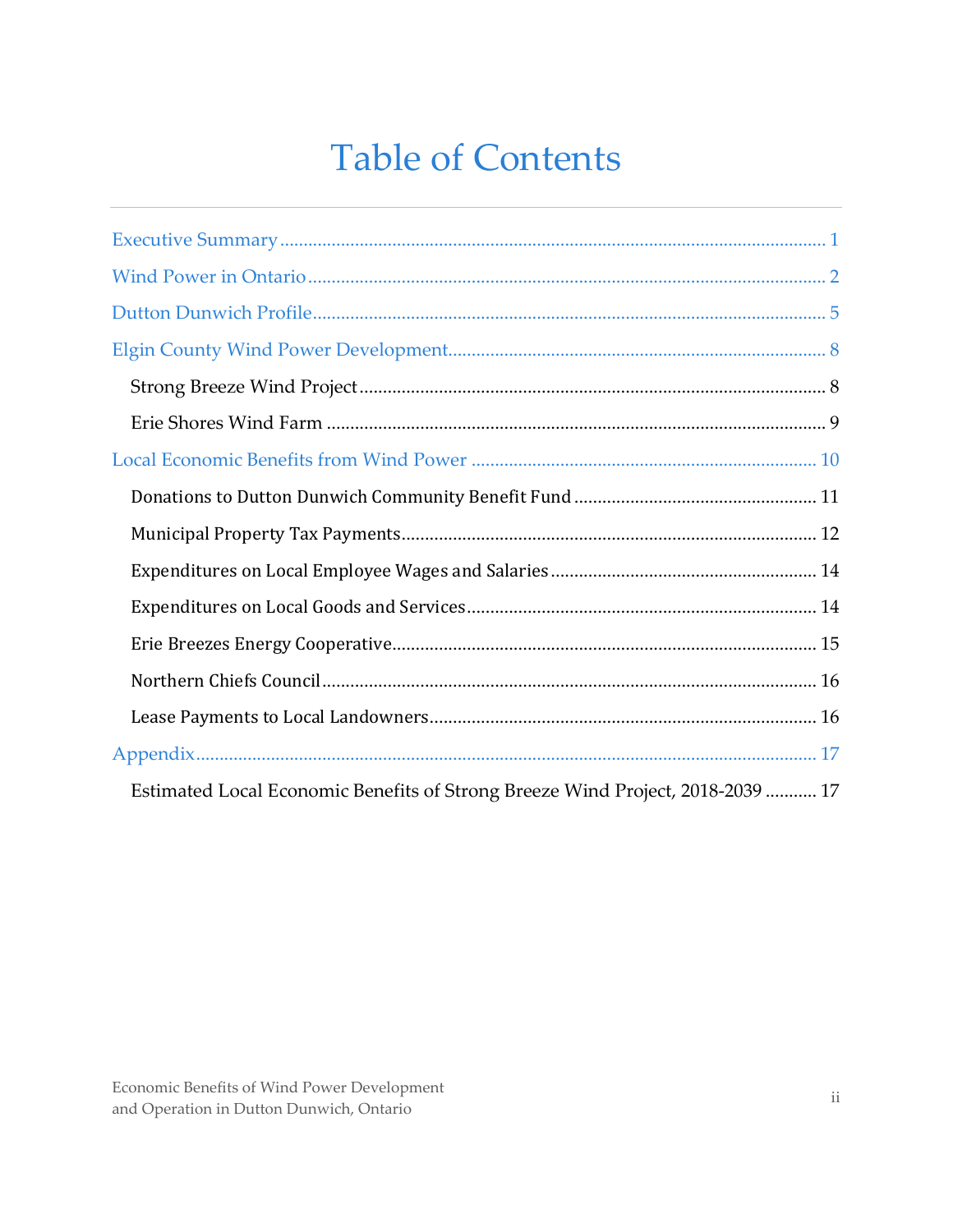### Executive Summary

This report estimates the direct local community and Aboriginal economic benefits associated with the development and operation of a 57.5 megawatt wind project in the municipality of Dutton Dunwich, Ontario. In March 2016, Invenergy LLC, a global renewable energy company, was awarded a long-term contract by Ontario's Independent Electricity System Operator (IESO), as part of its Large Renewable Project procurement exercise, to construct and operate the Strong Breeze Wind Project, which will supply enough power for approximately 18,000 homes.

The construction and operation of wind power projects can bring significant short-term and long-term enhancements to local economies through the creation of new jobs for local residents, voluntary financial donations by developers to municipal community development funds, increased municipal property tax payments, land lease payments to landowners, as well as investment opportunities for local coops and Aboriginal groups. In the case of Strong Breeze, the value of these direct expenditures and payments is estimated to total \$52 million over 21 years:

| Strong Breeze Wind Project Expenditures                                 | Amount (\$M) | $\%$ |
|-------------------------------------------------------------------------|--------------|------|
| Lease payments to local landowners                                      | 13.1         | 25%  |
| Local expenditures on employee wages and salaries                       | 10.6         | 21%  |
| Local expenditures on goods and services                                | 11.0         | 21%  |
| Erie Breezes Energy Coop investment return                              | 5.8          | 11%  |
| Northern Chiefs Council Development Fund investment return              | 5.8          | 11%  |
| Community Benefit donations and property tax payments to Dutton Dunwich | 3.8          | 7%   |
| Property tax payments accruing to Elgin County                          | 1.6          | 3%   |
| Total                                                                   | 51.7         |      |

Direct economic benefits to the Dutton Dunwich community from the Strong Breeze Wind Project total approximately \$1.7 million annually, equivalent to \$1,170 per household. The increased value of Dutton Dunwich municipal property tax receipts and Community Benefit Fund donations amounts to \$180,000 annually on average, equivalent to 6% of Dutton Dunwich's net property tax revenue in 2015. These monies may be used by Council to fund new projects or to support existing commitments, potentially offsetting residential property taxes.

The estimates contained in this report of the economic benefits to Dutton Dunwich are relatively conservative since they do not include indirect or induced effects, which are difficult to accurately measure at the very local level, or the value of benefits beyond the initial 20 year period even though the expected lifespan of wind farm infrastructure is generally 30 years or more. Incorporating these aspects would augment the overall value of the expected economic benefits. Extending the time frame to 30 years would add \$24 million to the overall estimate.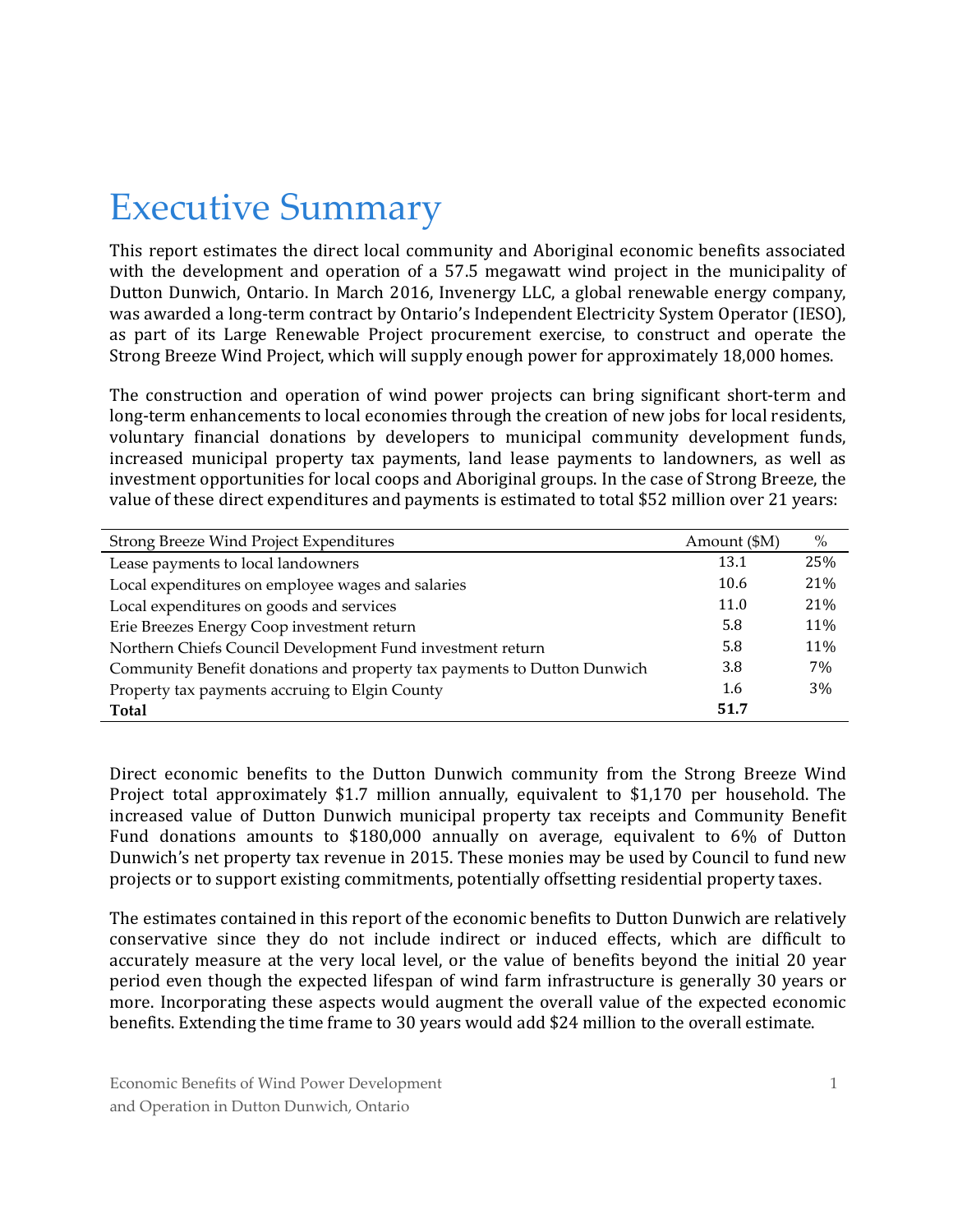### Wind Power in Ontario

Ontario is Canada's leading province in the wind power sector with 3,923 MW of installed capacity, representing 11% of total power generation capacity of 36,050 MW in the province.i Since 2003, the government of Ontario has enacted legislation and regulatory policies to stimulate private investment in wind and solar power generation, while simultaneously reducing reliance on coal as a power generation fuel. The government's 2013 Long Term Energy Plan (LTEP) reinforced the shift towards renewable energy: approximately 15% of provincial generation capacity is forecast to come from wind, and 45% from all renewable sources, by 2025 as a result of Ontario's renewable energy policies (see Figure 1). ii



Figure 1. Share of Electricity Generation Capacity in Ontario by Fuel Type

The growth in wind generation in Ontario began modestly in the mid-2000s but accelerated with the introduction of the Renewable Energy Standard Offer Program (RESOP) in 2006, and then with the Feed-In-Tariff (FIT) program, which was instituted as part of the 2009 Green Energy and Green Economy Act of Ontario. Under both schemes, modeled on those adopted in European countries, the government pays fixed rates to private wind power developers for each kilowatt hour of electricity generated and supplied to the grid.

In 2014 the government directed the Independent Electricity System Operator to initiate a competitive procurement process for an additional 565 MW of renewable capacity, composed of up to 300 MW wind, 140 MW solar, 75 MW hydro power, and 50 MW bio energy. 42 applicants qualified, of which four were ultimately awarded contracts in March 2016 to construct five onshore wind projects, ranging from 32 to 100 MW (Table 1), including the Strong Breeze Wind

Source: 2013 Long Term Energy Plan, Ministry of Energy, Government of Ontario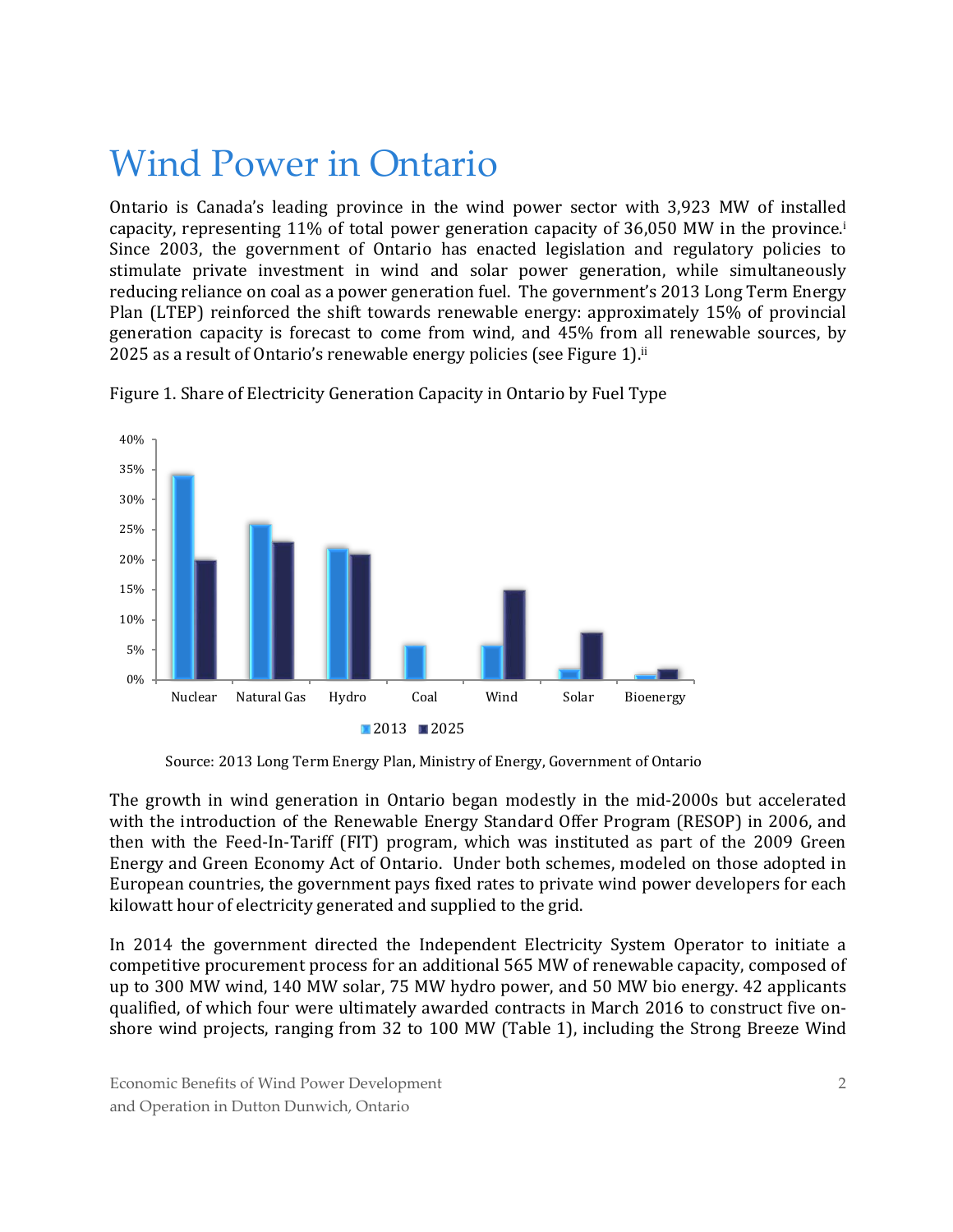Project in Dutton Dunwich. The weighted average purchase price for energy from the wind projects was 8.6 cents/kWh, much lower than the prior feed-in tariff rate of 13.5 cents/kWh.

| Proponent / Project                          | Capacity (MW) | Location                                     |
|----------------------------------------------|---------------|----------------------------------------------|
| EDF / Romney<br>EDP Renewables / Nation Rise | 60<br>100     | Chatham-Kent and Lakeshore<br>North Stormont |
| <b>Invenergy / Strong Breeze</b>             | 57.5          | Dutton Dunwich                               |
| RES Canada / Otter Creek                     | 50            | Chatham-Kent                                 |
| RES Canada / Parc Eolien Gauthier            | 32            | The Nation and Champlain                     |

Table 1. 2016 Large Renewable Project RFP Selected Proponents (Wind energy)

A broad range of Canadian, American, European and Asian wind energy companies, including Boralex, Brookfield, Capital Power, International Power, Invenergy, NextEra Energy, Samsung Renewable Energy, and Suncor Energy, have invested in more than 100 wind farms in the province, of which 63 were operating by 2015. The average annual growth rate in installed wind capacity in Ontario from 2006 to 2015 was 30% percent (see Figure 2). The value of new private investment needed to reach the 2025 Long Term Energy Plan projection of 6,480 MW of wind capacity is anticipated to total more than \$6 billion.

Figure 2. Installed Wind Power Capacity in Ontario



Source: Author compilation

Geographically, most wind farms are located in southern Ontario, close to transmission infrastructure and in areas around Lake Erie and Lake Huron with strong natural wind conditions. 34 municipalities in Ontario have wind farms that are operating (see Table 2).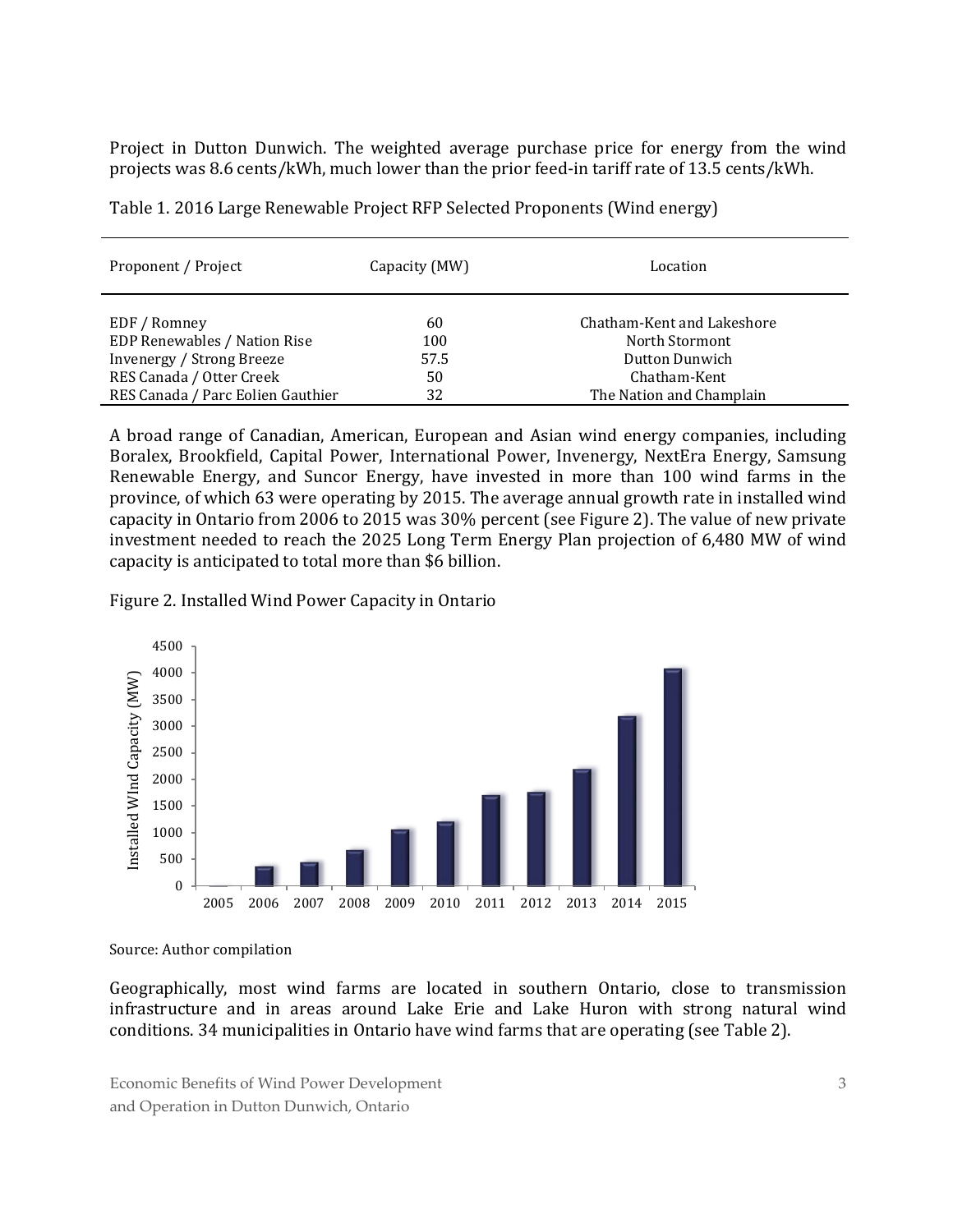| 3<br>104<br>3,055<br>Adelaide Metcalfe                                           |  |
|----------------------------------------------------------------------------------|--|
|                                                                                  |  |
|                                                                                  |  |
| $\overline{c}$<br>83<br>115,870<br>Algoma district<br>$\mathbf{1}$<br>6<br>3,963 |  |
| Amaranth<br>$\mathbf{1}$<br>10<br>21,335                                         |  |
| Amherstberg Town<br>$\overline{c}$                                               |  |
| 5,545<br>310<br>Ashford-Colborne-Wawanosh<br>$\mathbf{1}$<br>99                  |  |
| 6,940<br>Bayham / Malahide                                                       |  |
| $\mathbf{1}$<br>506<br>4<br><b>Billings</b>                                      |  |
| 2<br>1<br>1,165<br>Carnarvon                                                     |  |
| 8<br>867<br>101,680<br>Chatham-Kent                                              |  |
| 99<br>1<br>340<br>Dorion Township                                                |  |
| $\mathbf{1}$<br>10<br>2,935<br>Brooke-Alvinston                                  |  |
| 3<br>56<br>19,200<br><b>Essex Town</b>                                           |  |
| $\mathbf{1}$<br>198<br>1,820<br>Frontenac Islands                                |  |
| $\overline{c}$<br>60<br>2,635<br><b>Grand Valley</b>                             |  |
| 4<br>364<br>44,900<br>Haldimand County                                           |  |
| 33<br>9,264<br>$\mathbf{1}$<br>Huron East                                        |  |
| $\overline{2}$<br>136<br>6,640<br>Huron-Kinloss                                  |  |
| 3<br>364<br>10,975<br>Kincardine                                                 |  |
| 51<br>$\mathbf{1}$<br>20,040<br>Kingsville Town                                  |  |
| 5<br>244<br>34,305<br>Lakeshore Town                                             |  |
| $\overline{c}$<br>160<br>10,380<br>Lambton Shores                                |  |
| $\mathbf{1}$<br>10<br>16,221<br>Loyalist Township                                |  |
| 4<br>309<br>2,839<br>Melancthon                                                  |  |
| 10<br>61,360<br>1<br>Norfolk County                                              |  |
| 5<br>3,675<br>1<br>North Bruce Peninsula                                         |  |
| $\mathbf{1}$<br>60<br>2,706<br>Northeastern Manitoulin                           |  |
| $\mathbf{1}$<br>74<br>6,360<br>North Middlesex                                   |  |
| $\mathbf{1}$<br>100<br>7,576<br>Plympton-Wyoming                                 |  |
| $\overline{2}$<br>189<br>73,625<br>Sault Ste. Marie                              |  |
| $\mathbf{1}$<br>30<br>10,794<br>South Dundas                                     |  |
| $\mathbf{1}$<br>102<br>9,945<br>South Huron                                      |  |
| $\mathbf{1}$<br>9<br>6,356<br>Wainfleet                                          |  |
| $\mathbf{1}$<br>23<br>86,672<br><b>Wellington County</b>                         |  |
| $\mathbf{1}$<br>23<br>12,286<br><b>West Grey</b>                                 |  |
| 1<br>67<br>8,420<br>Median                                                       |  |

#### Table 2. Operating Wind Projects in Ontario by Municipality (2015)

Source: Author compilation; National Household Survey, Statistics Canada (2011)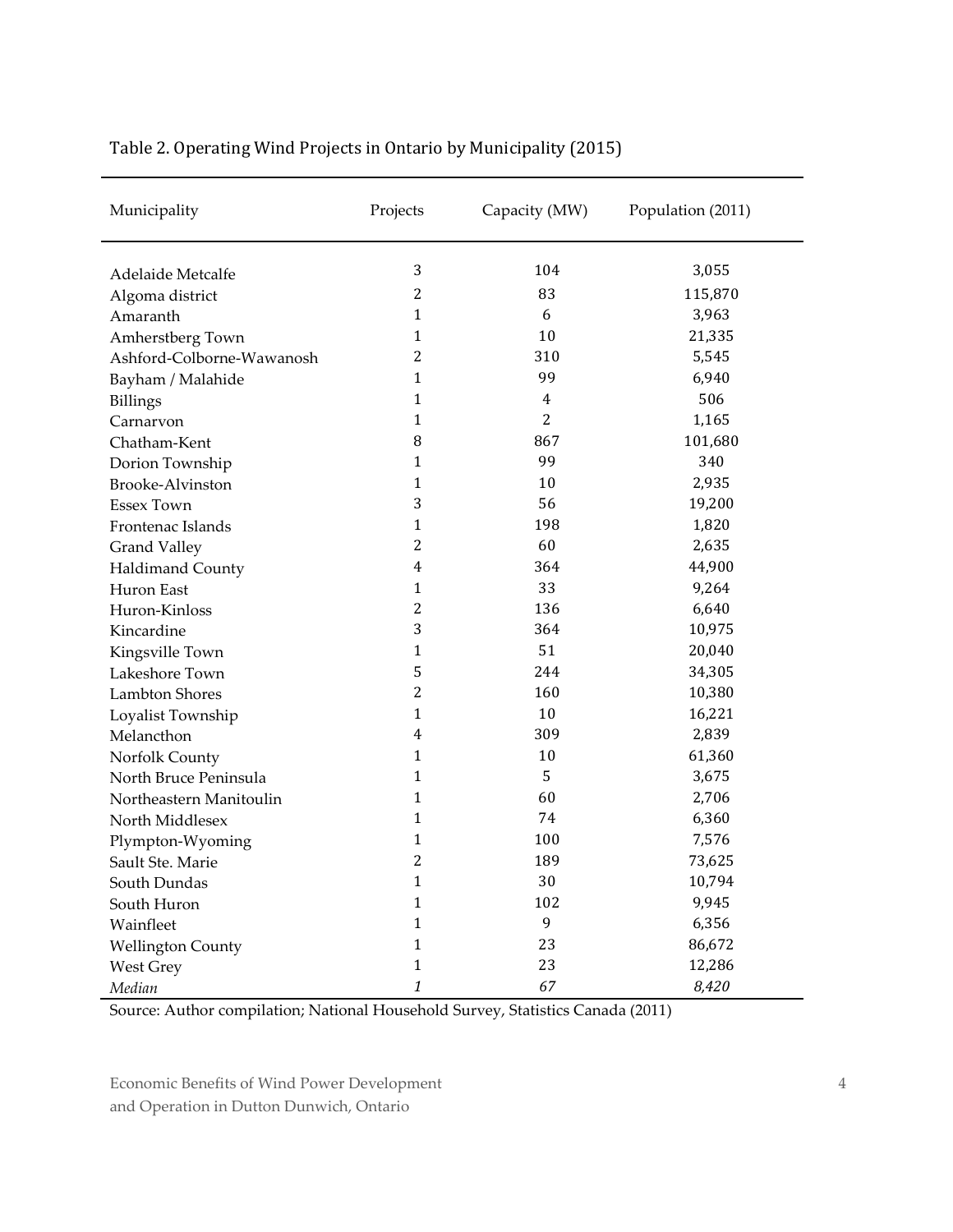### Dutton Dunwich Profile

Dutton Dunwich is a small rural community located in western Elgin County, southern Ontario, on the shore of Lake Erie, approximately 50 kilometers southwest from London and 225 kilometers southwest from Toronto. In 2011 it had a population of 3,880, 1410 households, and a labour force of 2,200 persons, distributed across 295 square kilometers (73,000 acres). The population of Dutton Dunwich increased by a modest 1.4% between 2006 and 2011, in contrast to provincial population growth of 5.7% in the same period, consistent with a broader net migration trend from rural to urban areas. Dutton Dunwich households earn somewhat more than the average household in the province (in 2010 the median after-tax family income in Dutton Dunwich was \$74,221, 4% more than with the provincial average of \$71,128).



Figure 3. Location of Dutton Dunwich, Ontario

The profile of industry employment in Dutton Dunwich is quite distinct from that of Ontario as a whole. Its major employment industries consist of manufacturing (15.4%), health care and social assistance (12.2%), transportation and warehousing (9.6%), retail trade (9.0%), and agriculture (8.4%). Compared to the provincial profile, Dutton Dunwich has significantly greater representation of manufacturing, transportation and warehousing, and agriculture, and lesser representation of educational services, professional, scientific and technical services, and of finance and insurance (see Table 3). Agriculture plays an important role in Dutton Dunwich with the majority of the acreage in the municipality classified as farmland.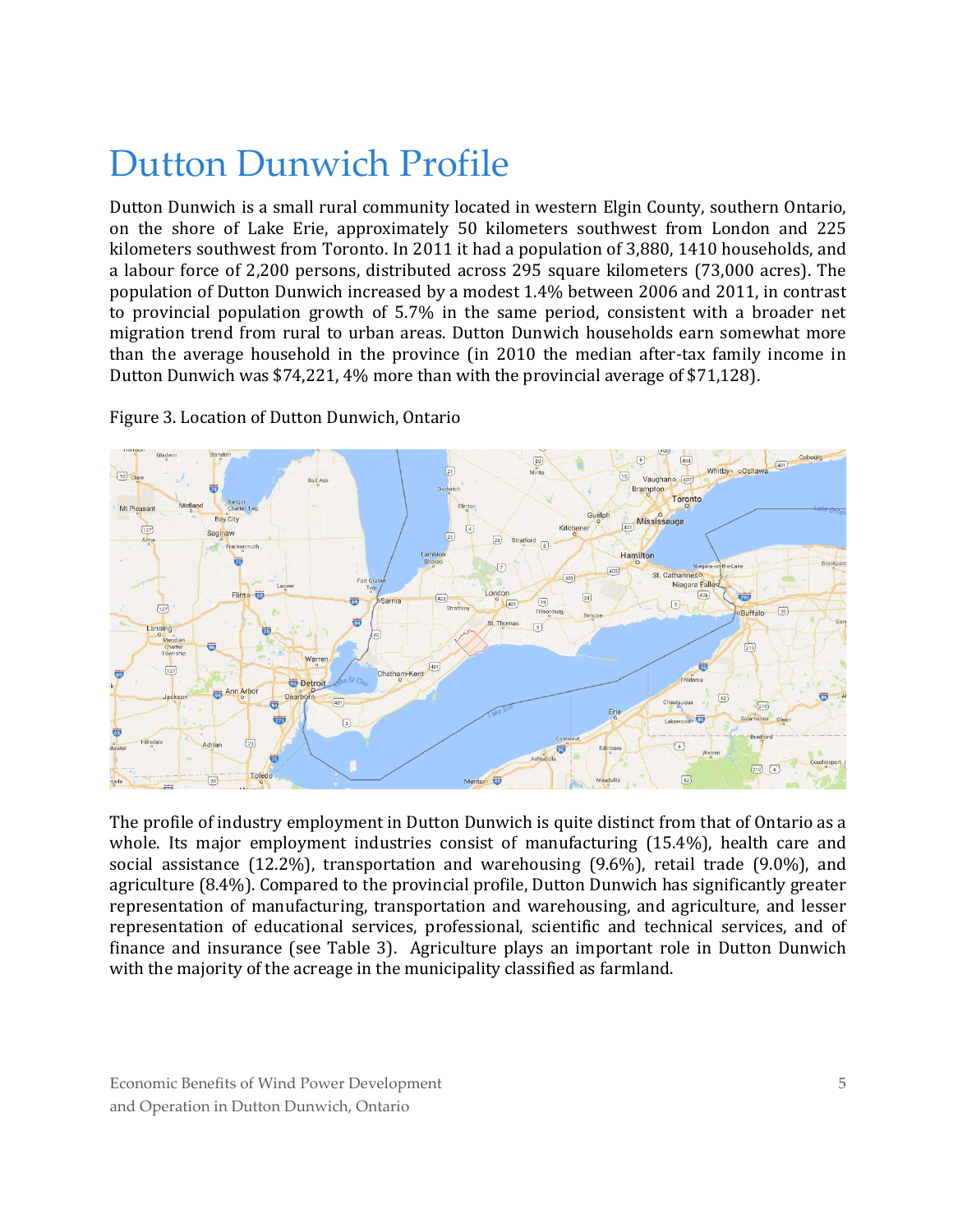Table 3. Share of Dutton Dunwich Employment by Industry

| Industry                                                                 | Dutton Dunwich | Ontario |
|--------------------------------------------------------------------------|----------------|---------|
|                                                                          | (2016)         | (2015)  |
| Manufacturing                                                            | 15.4%          | 10.8%   |
| Health care and social assistance                                        | 12.2%          | 10.7%   |
| Transportation and warehousing                                           | $9.6\%$        | 4.3%    |
| Retail trade                                                             | 9.0%           | 11.5%   |
| Agriculture, forestry, fishing and hunting                               | 8.4%           | $0.8\%$ |
| Accommodation and food services                                          | 7.3%           | 7.1%    |
| Construction                                                             | 5.9%           | 5.0%    |
| Public administration                                                    | 4.6%           | 7.2%    |
| Other services (except public administration)                            | 4.4%           | 4.1%    |
| Administrative and support, waste management and<br>remediation services | 4.3%           | 5.7%    |
| Wholesale trade                                                          | $3.6\%$        | 5.3%    |
| Information and cultural industries                                      | 2.7%           | 2.3%    |
| <b>Educational services</b>                                              | 2.7%           | 7.6%    |
| Finance and insurance                                                    | 2.5%           | 5.2%    |
| Real estate and rental and leasing                                       | 2.1%           | 1.7%    |
| <b>Utilities</b>                                                         | 1.4%           | 0.8%    |
| Professional, scientific and technical services                          | 1.4%           | 5.8%    |
| Arts, entertainment and recreation                                       | 1.4%           | 1.6%    |
| Mining, quarrying, and oil and gas extraction                            | $0.0\%$        | 0.4%    |
| Management of companies and enterprises                                  | $0.0\%$        | 0.6%    |

Source: Statistics Canada and Elgin County

Unemployment in Dutton Dunwich has remained below the provincial average recently (6.4% in 2011 compared to 8.3% in Ontario; 5.5% in 2016 compared to 6.8% in Ontario).

As a municipality, Dutton Dunwich provides the typical range of municipal services such as roads and transportation, water and wastewater treatment, police protection, general government, environmental, and recreation and cultural services. The municipal budget in 2015 was \$6.2 M.

The principal source (60%) of municipal revenue is from property taxes levied on local households and businesses, with the province of Ontario and user charges contributing an additional approximate 25% of total revenue. 75% of Dutton Dunwich municipal property tax receipts come from residential households, 15% from farmlands, and 10% from commercial, industrial, and pipeline facilities (see Table 4). The typical household paid \$3,370 in property taxes in 2015, 49% of which was allocated to Dutton Dunwich municipality, 36% to Elgin County, and 15% to school boards.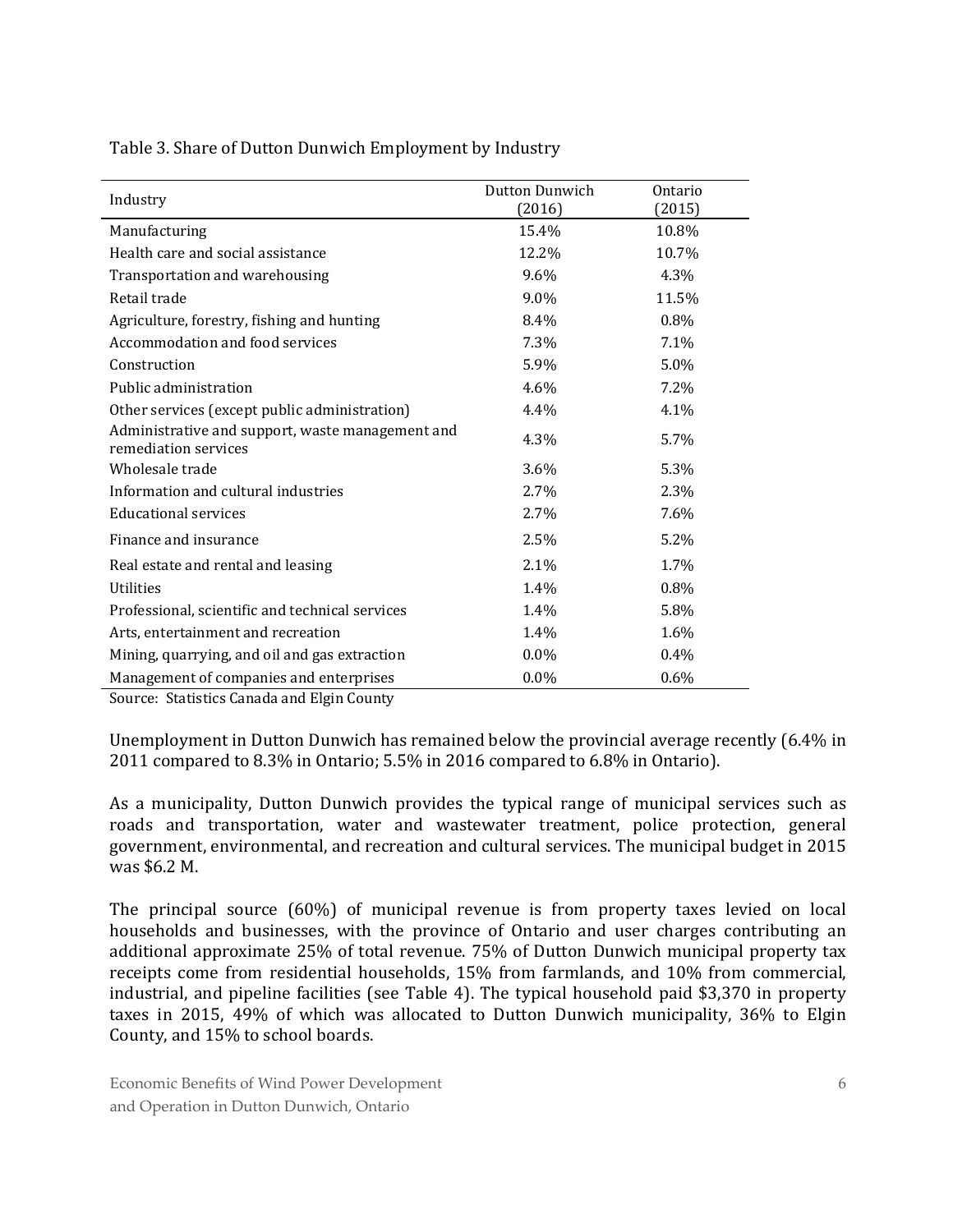| Property Tax<br>Category    | <b>Total Assessed</b><br>Value by MPAC<br>in 2013 $$M$$ | Tax rate<br>in 2013<br>(DD)<br>component) | Property Tax<br>Revenue in 2013<br>to $DD($ \$M $)$ | Number of<br>Taxable Units<br>(2015) |
|-----------------------------|---------------------------------------------------------|-------------------------------------------|-----------------------------------------------------|--------------------------------------|
| Residential                 | 252.3                                                   | 0.74%                                     | \$1.866                                             | 1188                                 |
| Farmlands                   | 197.0                                                   | 0.18%                                     | \$0.364                                             | 828                                  |
| Commercial occupied         | 8.2                                                     | 1.21%                                     | \$0.099                                             | 88                                   |
| Multi-residential           | 4.2                                                     | 1.74%                                     | \$0.073                                             | 5                                    |
| Pipelines                   | 2.4                                                     | 0.85%                                     | \$0.021                                             |                                      |
| Industrial occupied         | 0.86                                                    | 1.65%                                     | \$0.014                                             | 23                                   |
| New construction commercial | 0.43                                                    | 1.21%                                     | \$0.005                                             |                                      |
| Commercial vacant land      | 0.44                                                    | 0.85%                                     | \$0.004                                             |                                      |
| Managed forests             | 0.13                                                    | 0.18%                                     | \$0.0002                                            |                                      |
| Commercial vacant units     | 0.11                                                    | 0.85%                                     | \$0.001                                             |                                      |
| Industrial vacant units     | 0.05                                                    | 1.07%                                     | \$0.0005                                            |                                      |
| Large industrial occupied   | 0.00                                                    | 2.09%                                     | \$0.000                                             |                                      |
| Total                       | \$466.2                                                 |                                           | \$2.448                                             |                                      |

Table 4. Property Tax Rates in Dutton Dunwich

Source: Dutton Dunwich annual budget documents**iii**

In recent years, rising policing costs and reductions in provincial funding have led the Council to increase property tax percentage rates on all property categories. In combination with higher MPAC assessments of property values, household and business property tax payments have increased by approximately 8% annually since 2013.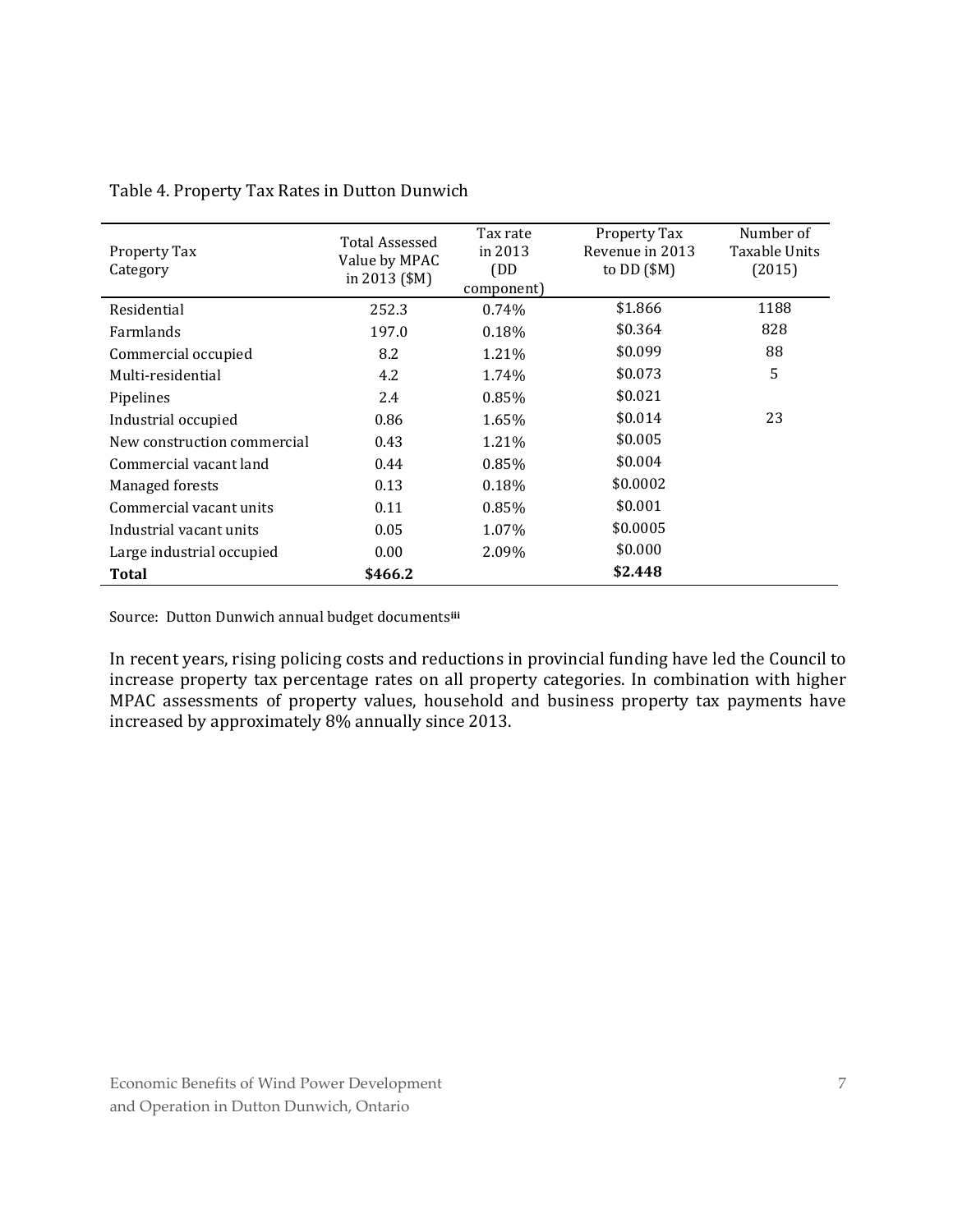### Elgin County Wind Power Development

Strong Breeze Wind Project

In 2012 Invenergy approached Dutton Dunwich council to discuss a proposal to develop a 55-60 MW wind project within municipal boundaries. Invenergy is one of the largest independent wind power generation companies in Canada and the United States, with more than 67 wind projects and 7,654 MW globally. It developed the Raleigh wind project in Chatham-Kent in 2011, and four projects in Quebec from 2012-2016.

After gaining the support of more than 100 landowners who signed land option agreements, Invenergy was awarded a 20 year contract by the Independent Electricity System Operator in March 2016 to develop the 57.5 MW Strong Breeze wind project in Dutton Dunwich, subject to receiving a Renewable Energy Approval from the Ministry of the Environment and Climate Change. The wind project will consist of 17 turbines, capable of generating electricity sufficient for 18,000 households. Commercial operation may be expected in 2019.

Figure 4. Site Area for Strong Breeze Wind Project, Dutton Dunwich

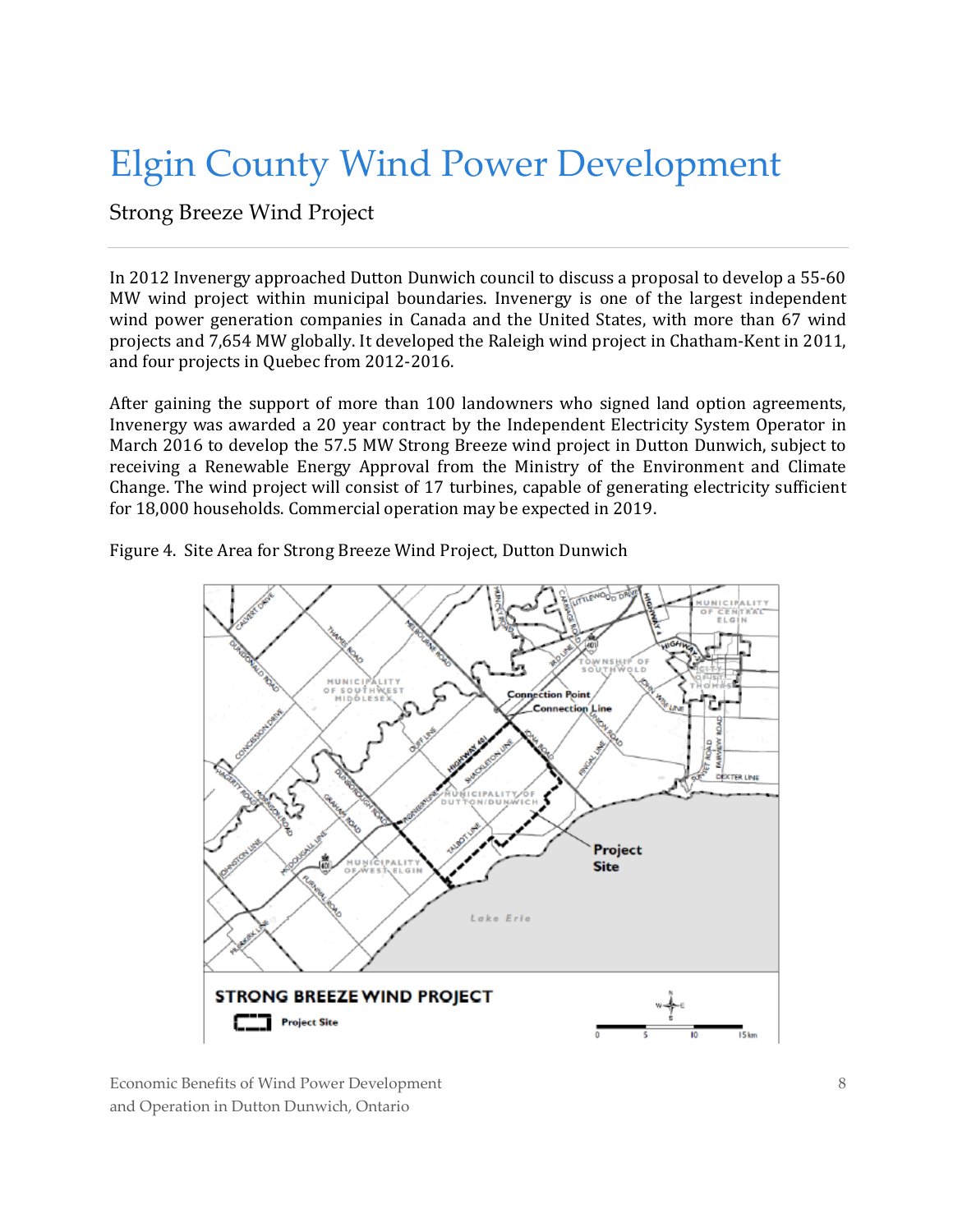#### Erie Shores Wind Farm

Although Strong Breeze is the first wind project to be situated in the municipality of Dutton Dunwich, Elgin County is the site of one of the earliest large scale wind developments in Ontario. The 99 megawatt Erie Shores Wind Farm, also known as the Port Burwell Wind Farm, was originally developed by AIM Power Generation and Clean Power Income Fund after receiving a 20 year contract from the provincial government in 2004 as part of its Renewable Energy Supply procurement process. It commenced commercial operation in May 2006. The wind farm is situated along 25 kilometers and on 5,260 hectares of farmland, located in the Municipality of Bayham and Township of Malahide in eastern Elgin County, and also in Old Houghton Township in Norfolk County. It consists of 66 General Electric 1.5 MW wind turbines. The electrical energy generated by the wind turbines is collected and delivered by 34.5 kV lines, which ultimately deliver the power to the Port Burwell substation where the voltage is increased to 115 kV for delivery to Ontario's transmission grid. The project has the capability of providing power to 24,000 homes, and is one of the larger wind farms in Ontario. It is now owned by Capstone Infrastructure.

| Project              | Description            | Owner                      | Location             | <b>Status</b>               |
|----------------------|------------------------|----------------------------|----------------------|-----------------------------|
| <b>Strong Breeze</b> | 57.5 MW<br>17 Turbines | Invenergy                  | Dutton Dunwich       | Development                 |
| <b>Erie Shores</b>   | 99 MW<br>66 Turbines   | Capstone<br>Infrastructure | Bayham /<br>Malahide | Operating since<br>May 2006 |

Table 5. Profile of Wind Power Projects in Elgin County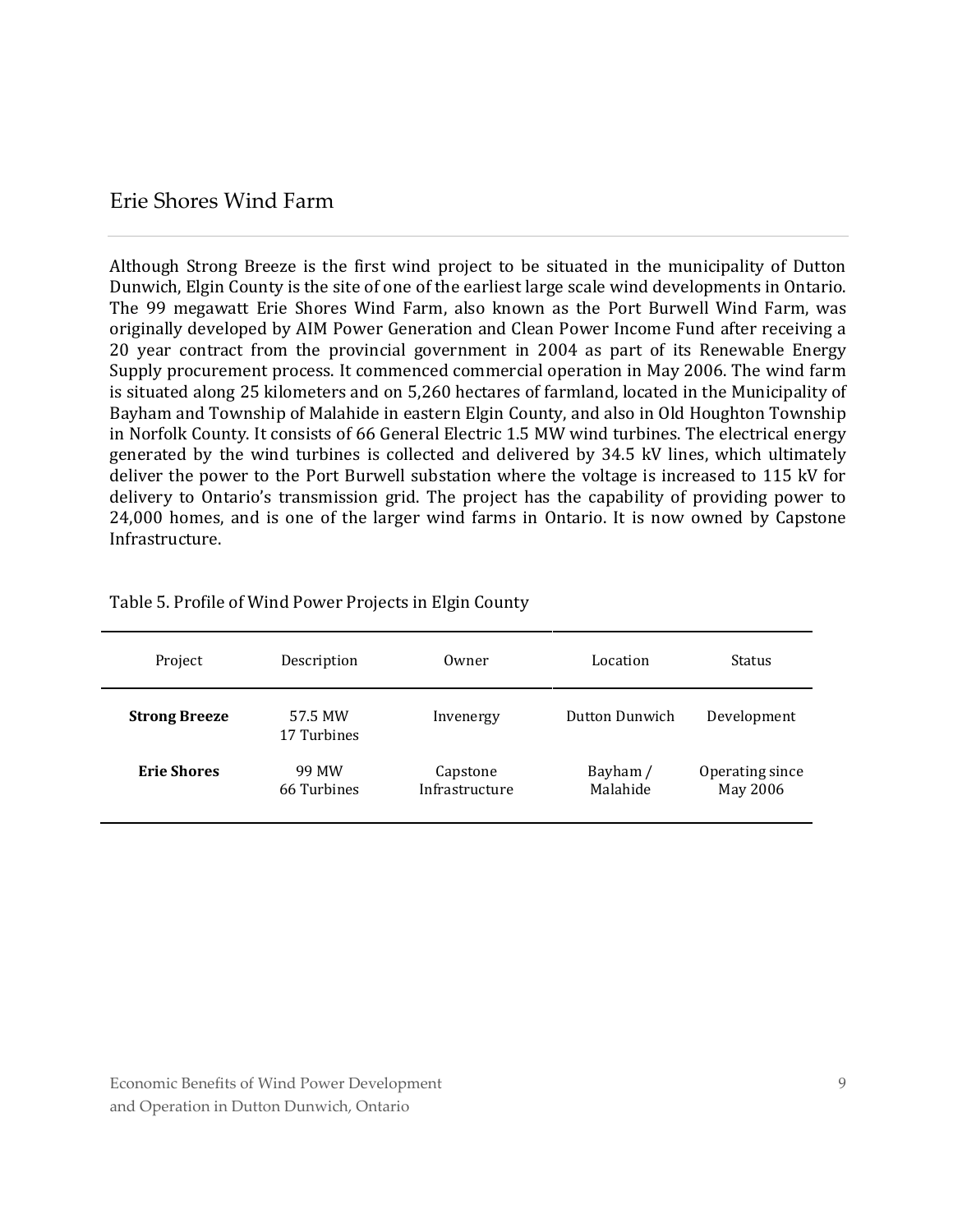### Local Economic Benefits from Wind Power

Wind power development can provide significant short-term and long-term boosts to local economies, especially in rural areas where employment, investment, and economic development opportunities may be more limited than in larger conurbations.iv In the short-term, wind project construction provides employment and income for both skilled and unskilled workers in the local labour force. Wind farms are capital-intensive infrastructure investments, costing approximately \$275 million per 100 MW of installed capacity to fully develop, construct and commission in Ontario. <sup>v</sup> While externally-sourced turbine components usually constitute the largest single cost in a wind project, developers spend a significant fraction of the overall cost on locally-sourced goods and services, such as gravel, concrete, fuel, hardware, and consumables, a further source of economic stimulus.

Long-term jobs are created once the operational period of the wind farm commences. While the number of operational jobs is smaller than during the construction phase, they tend to be high skilled technical positions that command salary and benefit premiums. In addition to providing stable employment income, project owners contribute directly to local communities over the long-term in at least four other ways: first, through lease payments to landowners who host wind turbines on their property. In agricultural areas, landowners may invest lease revenues, which are guaranteed for the 20 year duration of contracts, in capital machinery and equipment, potentially improving the productivity of existing farming operations. Second, project owners often make voluntary donations to municipal community development funds to help support local improvement projects that may otherwise not receive funding. Third, property tax payments to local governments increase substantially based on the assessed value of turbines, surrounding land, and any new commercial operations buildings, supporting government expenditures on community services. For municipalities such as Dutton Dunwich with small populations and tax bases, these financial flows can amount to a substantial economic stimulus for the public and private sectors. Fourth, when local cooperatives or Aboriginal groups coinvest with wind developers, they also receive direct economic returns on their investments.

This rest of this section provides estimates of the magnitude of each of these local economic benefits from the Strong Breeze Wind project for Dutton Dunwich based on a combination of data collected from municipalities, wind power companies, and publicly available sources. The report does not include analysis of the economic impact of local wind power on electricity prices, its technological impact on grid operations, or its environmental impact on electricity sector greenhouse gas emissions, since these issues are driven by government renewable energy policies determined at the provincial level. Nor does the report assess any potential impact of wind farm development on local property values; there have been few peer-reviewed statistical studies in Ontario, but those that have been published do not find a negative effect.<sup>vi</sup> The time frame for assessment is limited to 20 years, reflecting the durations of wind farm contracts with the Ontario Independent Electricity System Operator<sup>vii</sup> and of benefit agreements. The actual useful lifespan of wind farm infrastructure is expected to be 30 years or more, which would increase the magnitude of the local benefits. viii The report also includes only the estimated *direct*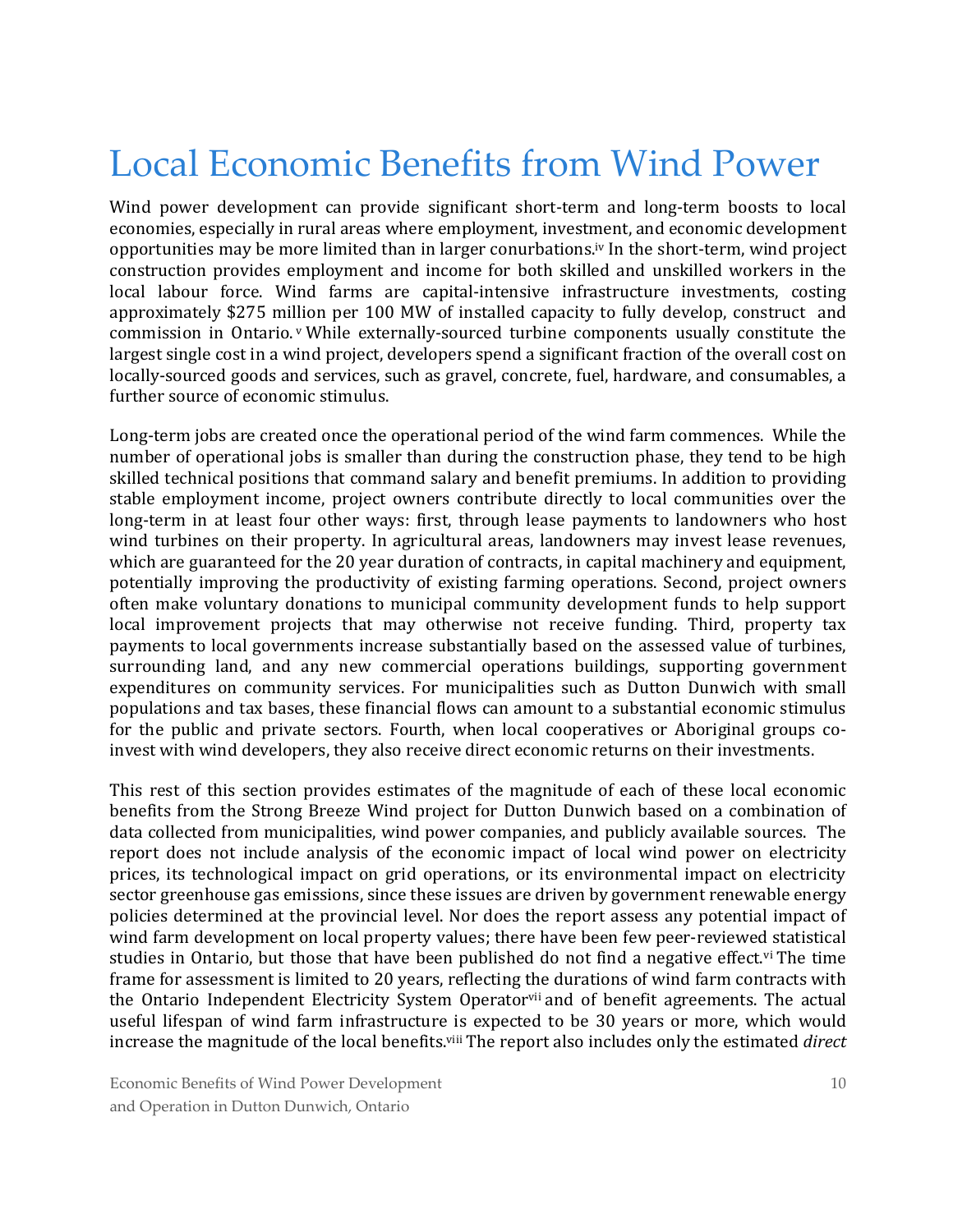local expenditure benefits of wind farm development and operation, excluding indirect or induced effects, which are difficult to accurately quantify at the local level. Indirect and induced benefits stem from households and businesses spending earnings from project construction and operation on local goods and services. Incorporating these expanded benefits, and a longer time frame, would increase the estimated magnitude of the local economic benefits from wind power presented here. The estimates presented in this report are thus relatively conservative.

The main findings, detailed in Appendix 1, are summarized as follows:

- The economic benefit from the Strong Breeze Wind Project accruing to the local community and to partner First Nations is estimated to total approximately \$52 million in the first 20 years of operation (\$43 million in 2016 present value terms):
	- \$13.1 million (25%) lease payments to local landowners
	- \$11.0 million (21%) expenditures on local employee wages and salaries
	- \$10.6 million (21%) expenditures on local goods and services
	- \$5.8 million (11%) Erie Breezes Energy Cooperative investment return
	- \$5.8 million (11%) Northern Chiefs Council Development fund return
	- \$3.8 million (7%) Community Benefit Fund donations and property tax payments to Dutton Dunwich
	- $$1.6$  million  $(3%)$  property tax payments accruing to Elgin County
- 121 person-year full time local jobs are created during construction and operation.
- Invenergy's annual total local expenditures and payments within Dutton Dunwich average \$1.7 million over the construction and operation period, equivalent to \$1,170 per household.
- Invenergy's annual Community Benefit Fund donations and property tax payments to Dutton Dunwich average \$180,000, which is equivalent to (a) 3% of the 2015 municipal operating expenditure budget, (b) 14% of the 2015 capital expenditure budget, and (c) approximately the same amount as the increase in the value of Dutton Dunwich net property taxes revenues from 2014 to 2015.

#### Donations to Dutton Dunwich Community Benefit Fund

A benefit to the broader local community from wind project development stems from annual donations to municipal development funds by wind power companies. While not required by law, such donations enable communities to directly benefit from the revenue stream earned by wind turbines over the contracted period. For the Strong Breeze Wind Project, Invenergy has offered to donate a total of \$1.65 million over the 21 year period of construction and operation of the wind farm (equivalent to \$1,125 per household), commencing with a donation of \$0.25 million once construction begins, and a further \$0.25 million upon operational commissioning. Over the 21 year period, Invenergy's donations would average about \$80,000 per year.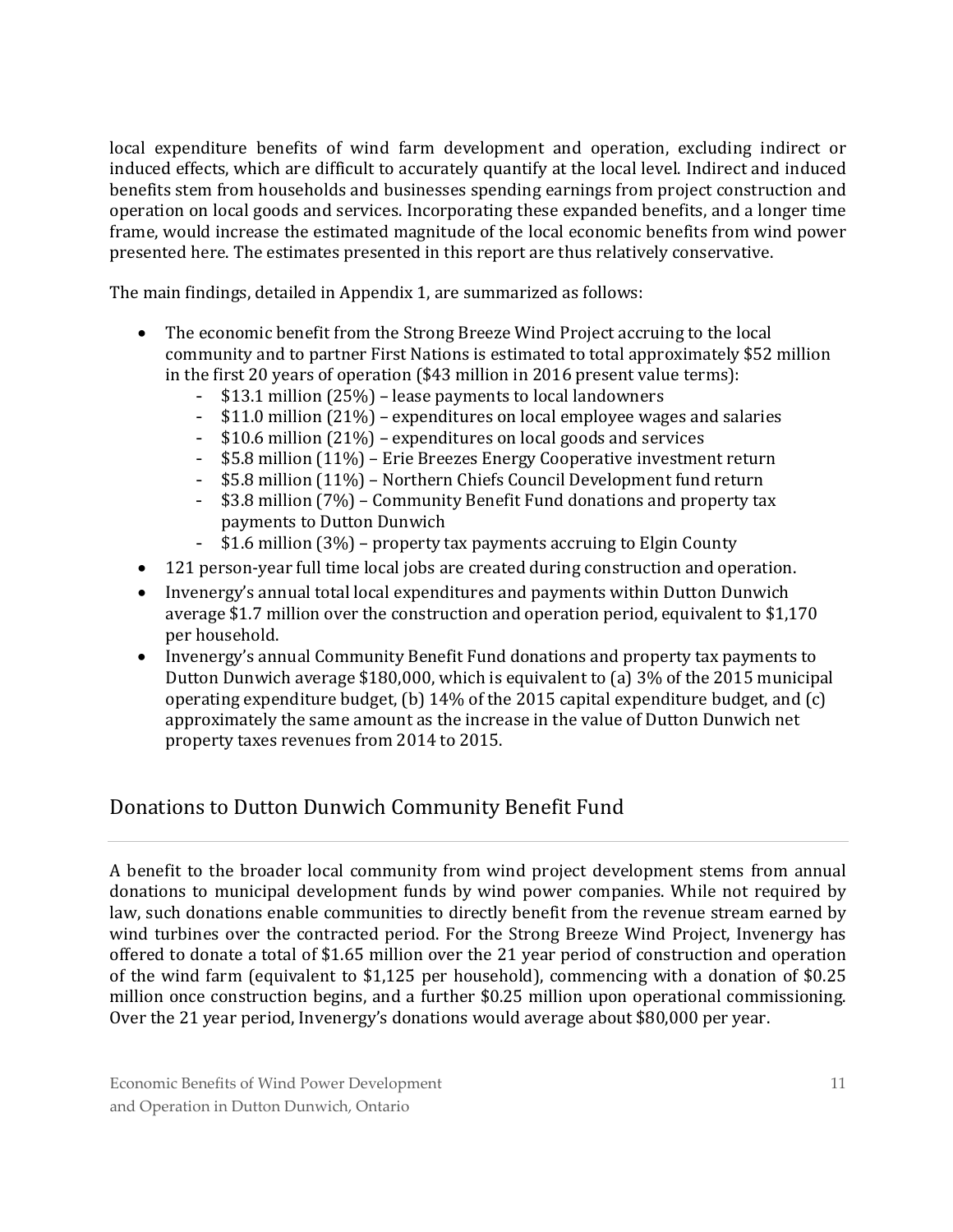Donations may be directed towards expenditures for upgrading or development of cultural and recreational facilities (libraries, splash pads, parks, trails), land stewardship initiatives (tree planting, streetscaping, shoreline rehabilitation), improvement of community and protective services (police, fire, EMS), and road and municipal infrastructure improvements. Council is responsible for controlling and administering the funds.

As an illustration, Haldimand County has funded a variety of local projects using donations to the Community Vibrancy Fund from four wind power companies operating in the municipality (Table 6):

| Project                                                | $Cost($ \$) |
|--------------------------------------------------------|-------------|
| Splash pad - Hagersville                               | 200,000     |
| Fisherville Lions Park (multi-purpose building)        | 191,300     |
| Roof replacement (Fisherville District Community Hall) | 170,000     |
| Cayuga Kinsmen Hall and Ball Diamond Lights            | 150,000     |
| Rural streetscaping - Rainham Centre                   | 150,000     |
| Jarvis Library improvements                            | 60,000      |
| Canfield Fire Department - new equipment               | 60,000      |
| Playground for Nanticoke Hall and Field Management     | 50,000      |
| Paving of parking lot at Wilson McDonald               | 20,000      |
| Selkirk Community Hall - New Outdoor Digital Sign      | 10,000      |
| Automatic door opener, Cayuga Seniors Hall             | 4,000       |

Table 6. Haldimand County Approved Community Vibrancy Fund Projects

Source: Haldimand County 2014 Final Tax Supported Capital Budget and Forecast, 2014-2023

For small communities with limited municipal resources, community benefit fund donations can have a significant impact on the extent and scope of local projects that are financially feasible. In Dutton Dunwich, the 2016 municipal budget for cultural and recreational support is \$365,000, 25% lower than the \$482,000 spent on this category in 2013. Invenergy's average annual planned donations are equivalent to about 20% of the 2016 cultural and recreational budget.

#### Municipal Property Tax Payments

Municipalities receive property taxes based on the assessed values of wind turbine towers, substations, and the land on which they stand. Wind turbine towers were assessed by the Municipal Property Assessment Corporation in 2013 at a standard rate of \$40,000 per MW of installed capacity, which has increased 3% annually since then. By 2019 the MPAC assessment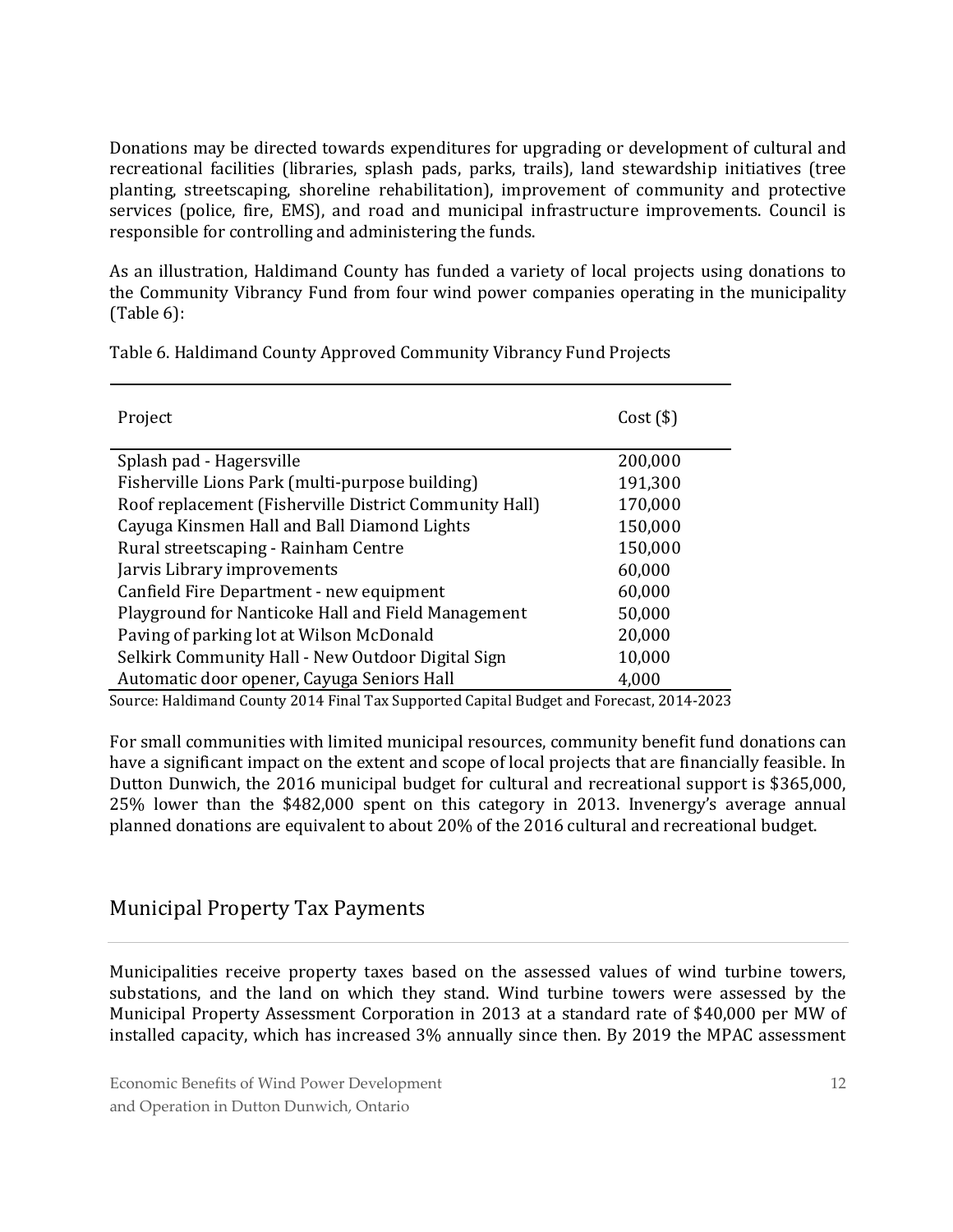of a MW is forecast to be \$48,000. Each associated three acre parcel of land hosting a turbine and access route is assessed at approximately \$30,000 based on forecast agricultural land values in Dutton Dunwich. Invenergy also plans to build a new commercial operations building in the municipality for permanent staff and equipment.

Wind turbine towers are classified as 'Large Industrial Occupied' property, which is taxed at the highest rate among all property classes in Dutton Dunwich at 4.7%. Out of this rate, 2.2% is remitted to Dutton Dunwich, 1.8% to Elgin County, and the balance to school boards. Dutton Dunwich thus retains about 49% of overall property taxes paid by households and businesses. The commercial operations building would be classified as 'Commercial Occupied', taxed at 2.7%.

Based on these property assessment values and tax rates, Invenergy's total property tax payments over the first 20 years of operation of Strong Breeze are estimated to be \$4.5 million, of which \$2.2 million is retained by Dutton Dunwich – approximately \$110,000 on average each year. This is equivalent to 3.8% of Dutton Dunwich's net property tax receipts in 2015 (\$2.88 million). Out of the \$4.5 million total, \$1.6 million in property tax payments is retained by Elgin County.

The combination of Invenergy's annual property tax payments and annual community benefit fund donations to Dutton Dunwich sum to \$250,000 in the construction year, and more than \$300,000 in the first year of operation of Strong Breeze. During the first 21 years of the project (including a year of construction), the average annual payment to Dutton Dunwich is approximately \$180,000. This is approximately the same amount as the increase in net property taxes that Dutton Dunwich received in 2015 as compared to 2014. Invenergy's payments to the municipality may be used by Council to fund new projects or to support existing commitments, potentially offsetting residential property taxes.

|                                      | 2016          | 2015          | 2014      | 2013      |  |  |
|--------------------------------------|---------------|---------------|-----------|-----------|--|--|
|                                      | <b>Budget</b> | <b>Budget</b> | Actual    | Actual    |  |  |
| <b>Net Property Tax Revenue (\$)</b> | 3,155,398     | 2,881,803     | 2,693,508 | 2,448,392 |  |  |
| Annual Increase (%)                  | 9.5%          | $7.0\%$       | 10.0%     |           |  |  |
| Annual Increase (\$)                 | 273,595       | 188,295       | 245.116   |           |  |  |
| Other Revenue (\$)                   | 3,936,061     | 4.047.602     | 4,787,083 | 4,250,113 |  |  |
| Total Revenue (\$)                   | 7,091,459     | 6,929,405     | 7,480,591 | 6,698,505 |  |  |
| <b>Expenditures</b>                  | 6,438,683     | 6,189,596     | 7,200,923 | 6,832,332 |  |  |

Table 7. Dutton Dunwich Municipal Revenue Sources, 2013-2016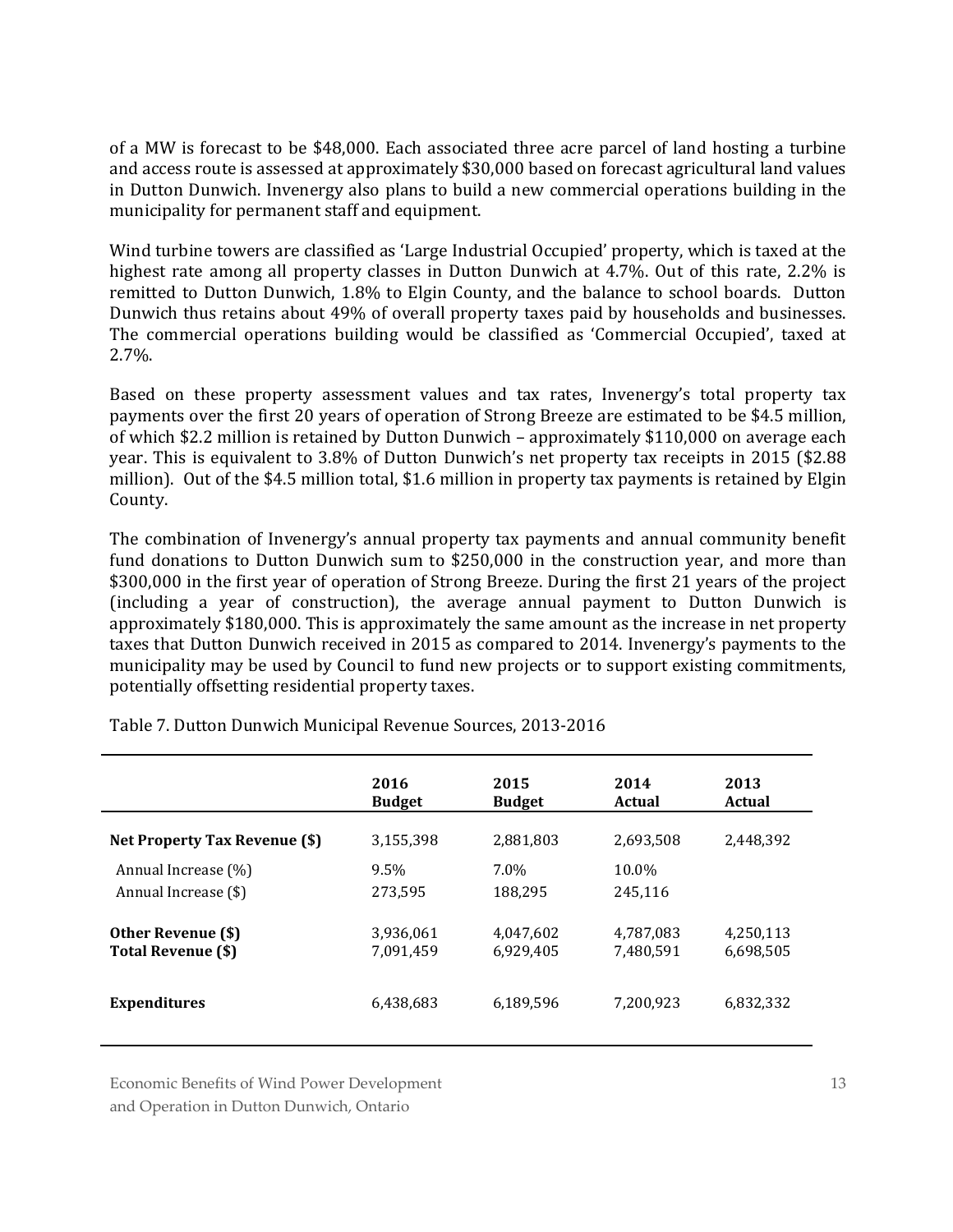Source: Dutton Dunwich 2016 budget presentation and 2014 audited financial statements**ix**

In addition to property tax payments, municipalities also receive building permit fees and road use payments from project developers during the construction phase of wind farm projects. It is uncertain what these amounts will be for the Strong Breeze Wind Project, and they are not included in the quantitative estimates of the report.

#### Expenditures on Local Employee Wages and Salaries

Wind farms provide significant employment for labourers, engineers, technicians, administrative staff and project managers during construction and turbine installation periods, which last from 6 to 18 months depending on the size of the wind farm. A review of economic studies of wind farm development suggests that, on average, 108 full-time person-years of employment are required to construct and install 100 MW wind capacity.<sup>x</sup> Strong Breeze's 57.5 MW wind capacity is thus estimated to create 62 person-years of full-time employment during construction (or a larger number of shorter-term positions). xi It is assumed here that 30 percent (19) of these employees will reside in Dutton Dunwich, with the balance being drawn from the surrounding region.<sup>xii</sup> In addition, two local full time community liaison managers will be employed to assist with project management during the construction and development period. Construction of Strong Breeze is assumed to take place over 12 months.

Once operational, wind farms are estimated to employ approximately 9 local full time operations, maintenance and management staff per 100 MW capacity – implying 5 full time local employees in Dutton Dunwich for 20 years. In aggregate, the construction and operation of Strong Breeze is likely to create 121 person-years of employment over a 21 year period.

Wage and benefit payments to local employees during the construction period, assuming an average \$55,000 per annum, total approximately \$1.1 million for Strong Breeze. Wage and benefit payments to permanent local operating technicians and managers, assuming \$77,500 average, sum to approximately \$9.5 million over the 20 year operational period (assuming 2% annual inflation).<sup>xiii</sup> Total employee salaries and wages over 21 years are expected to sum to \$10.6 million.

#### Expenditures on Local Goods and Services

Based on industry average costs in Ontario, Strong Breeze is estimated to cost \$150 - \$160 million to completely develop, construct and commission, including the purchase price of 17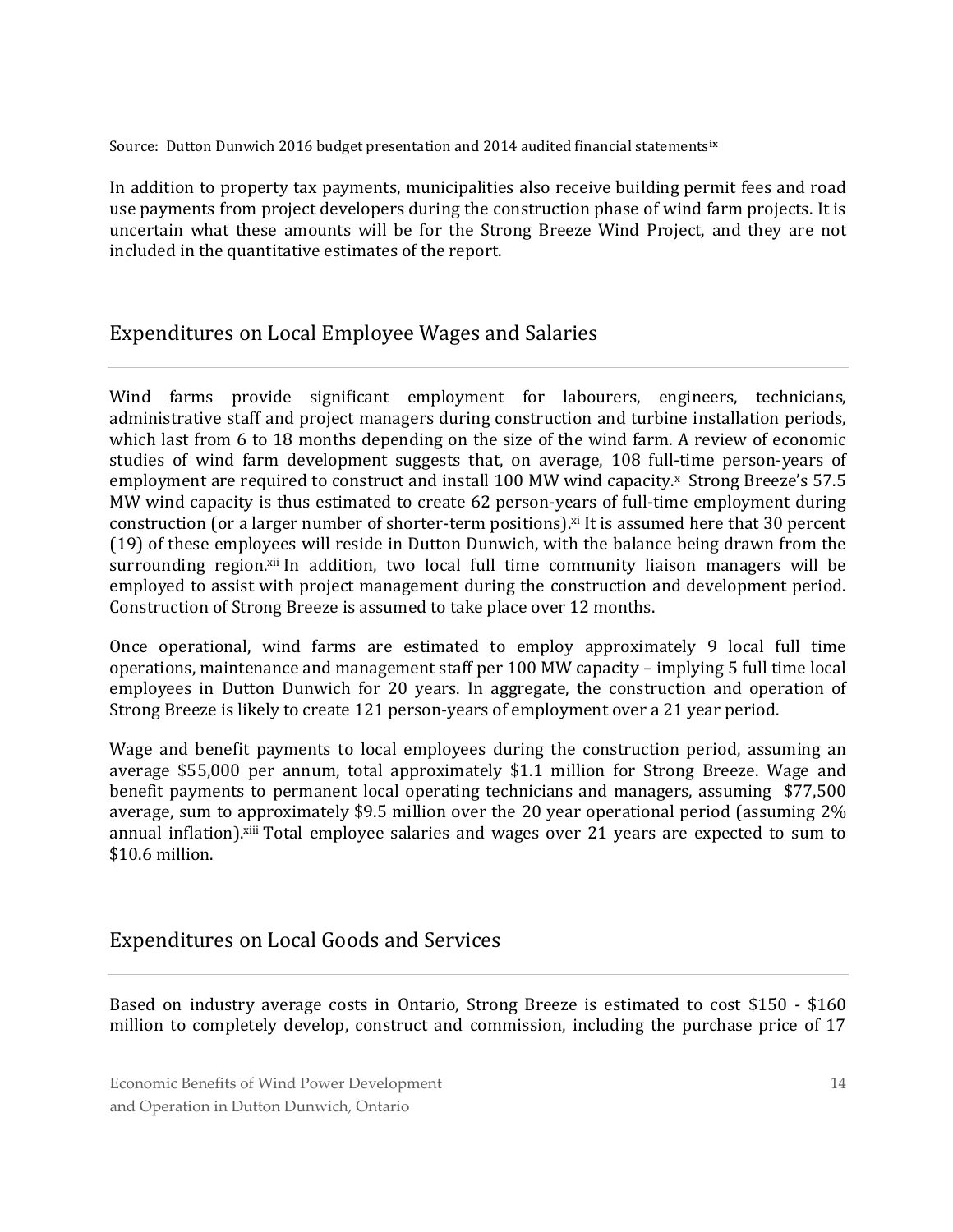turbines. Approximately 15% to 25% of the construction costs, excluding turbines, is typically spent locally on goods and services, representing a significant infusion of spending power to local communities during the course of the construction period. In the case of Strong Breeze, \$8 -\$14 million may be spent on local goods and services (the analysis here assumes the mid point value, \$11 million).

Wind project developers may seek local contractors to undertake site preparation, build access roads, install drainage systems, pour concrete turbine foundations, assemble turbine components, erect turbine towers, install blades and hubs, and so forth. Other project needs are related to logistics management, travel and transportation, lodging, and material supplies. Employees and workers involved in construction create further demands for local restaurants, lodging, and amenities.

Within Dutton Dunwich and neighbouring municipalities such as West Elgin and Southwold, more than 25 local businesses may be positioned to provide goods and service to the Strong Breeze project.<sup>xiv</sup>

#### Erie Breezes Energy Cooperative

The Erie Breezes Energy Cooperative, incorporated in December 2013, provides an opportunity for local residents of Dutton Dunwich to personally invest in the Strong Breeze Wind Project and to earn an economic return on their investment. Renewable energy developers are increasingly creating opportunities for local communities to co-invest in renewable energy projects, carving out minority equity stakes. For instance, EDF offered Chatham-Kent a nine percent equity interest in the 60MW Romney project for \$5.4 million, with an expected net return of \$2.196 million over 20 years, yielding an internal rate of return of 9.6%.xv

Invenergy has supported the Erie Breezes Energy Cooperative, which allows residents to collectively invest up to \$3 million for a ten percent equity stake in the Strong Breeze Wind Project. Individuals, who can become members of the cooperative by paying a \$100 fee, may invest amounts in the range \$5,000 to \$200,000. Annual dividend payments to investors would be \$288,000, assuming the same 9.6% financial return as for the Romney wind project. Over the initial 20 year operational period of the project, dividend returns sum to \$5.8 million.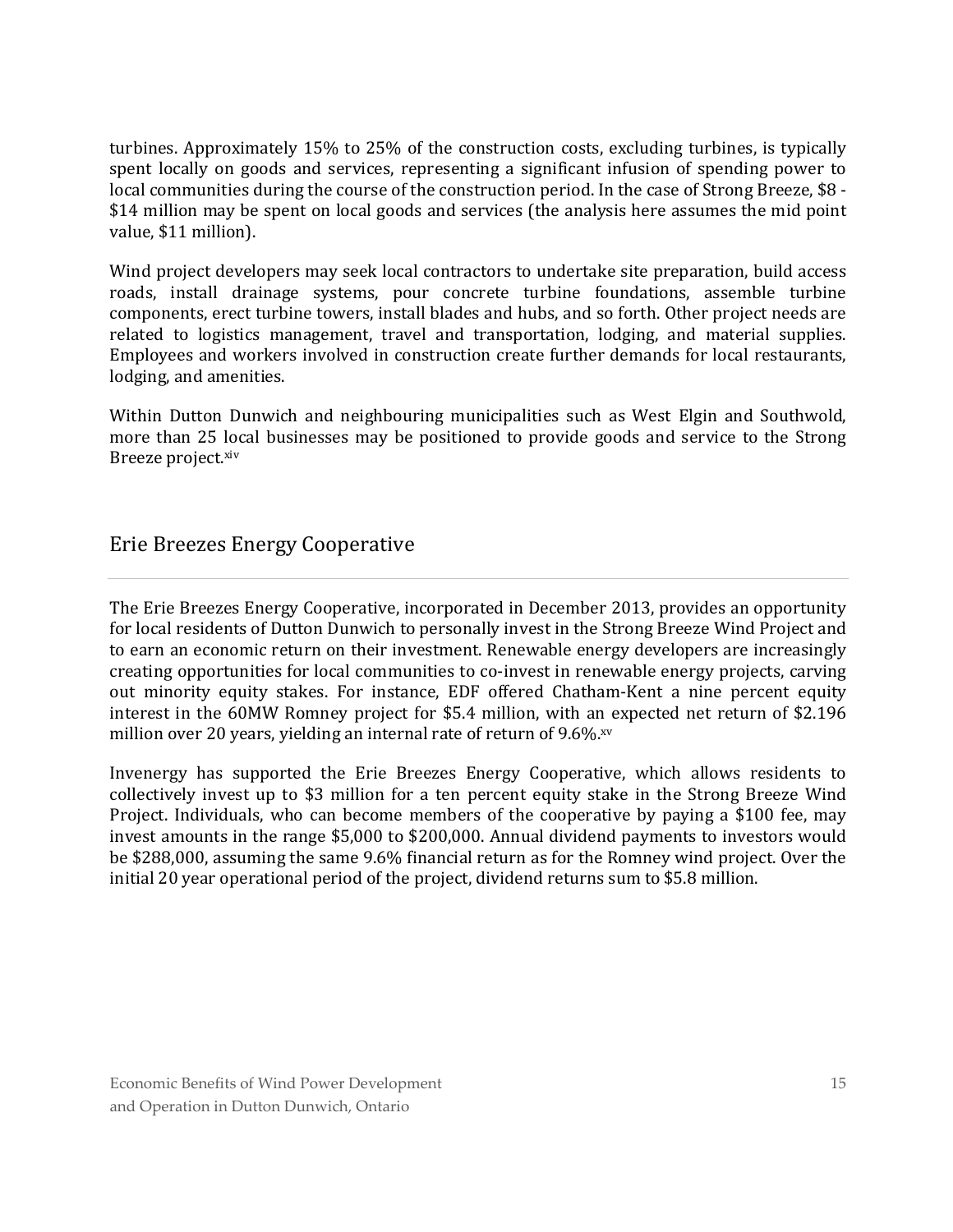#### Northern Chiefs Council

As with the Erie Breezes Energy Cooperative, the Northern Chiefs Council, which represents six First Nations in the Ontario's remote north, has invested in a ten percent equity interest in the Strong Breeze Wind Project. For remote First Nation communities, earnings from such investments provide an important opportunity to reduce their reliance on diesel power and to shift to local solar or wind sources of power generation. Remotely located First Nations may spend up to two million dollars annually transporting diesel to their communities, limiting available funds for housing, public buildings or economic development projects. Investing in new solar systems not only provides a source of environmentally clean power, but also jobs and skills training for residents.

Annual dividend returns to the Northern Chiefs Council Development fund investment are expected to be \$288,000, totaling \$5.8 million over 20 years.

#### Lease Payments to Local Landowners

Local landowners with property close to electricity transmission lines and with favourable natural wind conditions may have the option to lease small land parcels to wind power companies on which to construct and access wind turbines. Neighbouring properties may also receive financial compensation from wind companies.

Lease payments are structured for the life of the project (up to 50 years), providing a dependable long-term source of income for landowners. Additional payments may relate to collection, road and overhang easements, and property leases for meteorological, habitat and monitoring facilities. The income generated from such lease agreements with wind power companies is usually significantly greater than the net income landowners might expect to receive from alternative uses of the land such as farming agricultural crops. The market value of agricultural land in Dutton Dunwich was approximately \$8,000 per acre in 2014,<sup>xvi</sup> reflecting the present value of expected net cash flows from future farming activities. By contrast, the present value of 21 years (1 year of construction plus 20 years of operation) of annual lease income of \$15,000 for 3 acres of land for a 3MW turbine is approximately \$202,000, or \$67,000 per acre.xvii

Annual payments by Invenergy to local landowners are estimated to total approximately \$13.1 million over 21 years.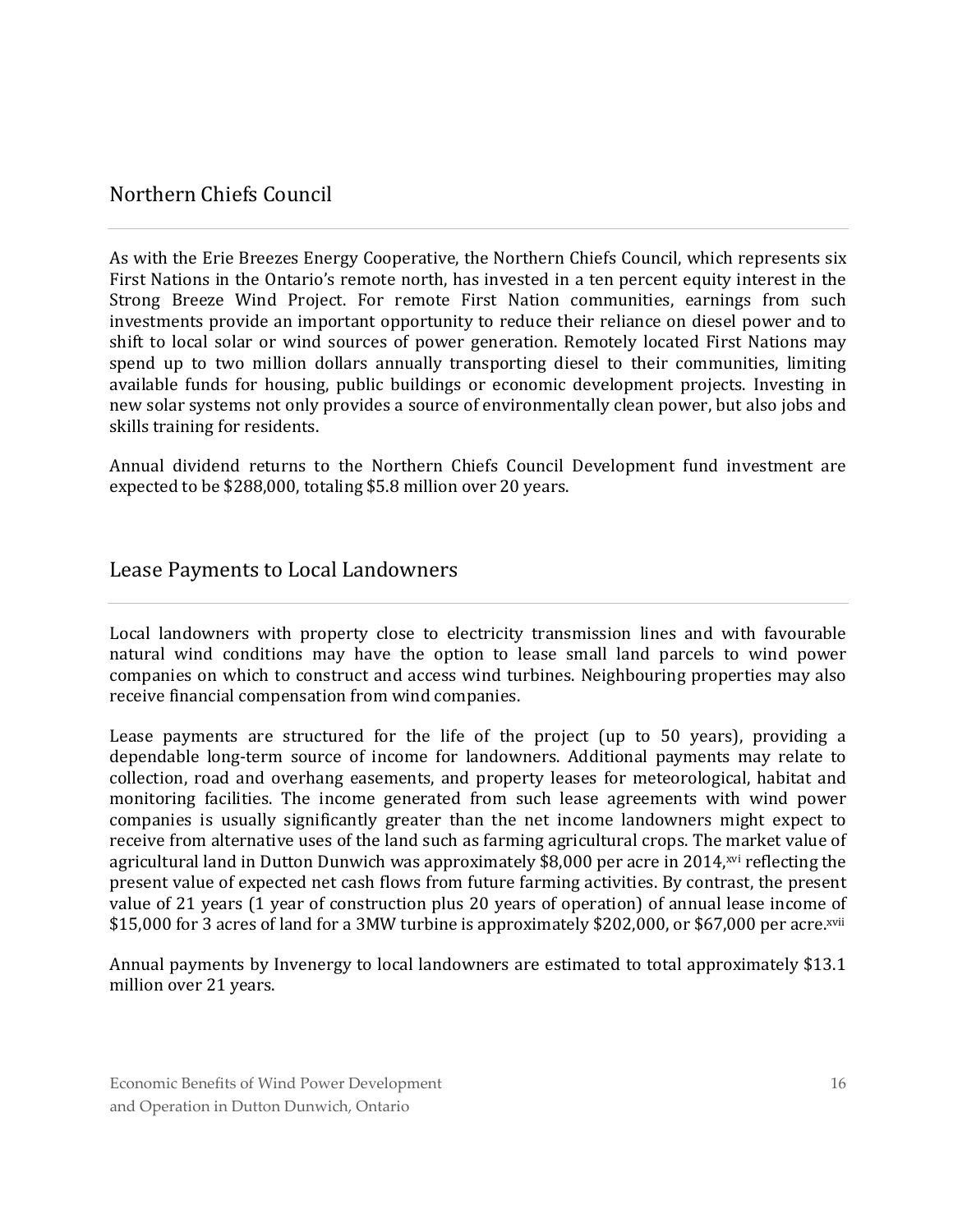# Appendix

### Estimated Local Economic Benefits of Strong Breeze Wind Project, 2018-2039xviii

| Year                                             | 0     |       |      |      |      |      | 6    |      | 8     | 9    | 10    | 11    | 12    | 13    | 14    | 15    | 16    | 17    | 18    | 19    | 20    | Total  | Average |
|--------------------------------------------------|-------|-------|------|------|------|------|------|------|-------|------|-------|-------|-------|-------|-------|-------|-------|-------|-------|-------|-------|--------|---------|
| Number of local person-year jobs                 | 21    |       |      |      |      |      |      |      |       |      |       |       |       |       |       |       |       |       |       |       |       | 121    |         |
| (\$ million)                                     |       |       |      |      |      |      |      |      |       |      |       |       |       |       |       |       |       |       |       |       |       |        |         |
| Lease payments to local landowners               | 0.51  | 0.52  | 0.53 | 0.54 | 0.55 | 0.56 | 0.57 | 0.59 | 0.60  | 0.61 | 0.62  | 0.63  | 0.65  | 0.66  | 0.67  | 0.69  | 0.70  | 0.71  | 0.73  | 0.74  | 0.76  | 13.15  | 0.63    |
| Local expenditures on goods and services         | 11.00 | 0.00  | 0.00 | 0.00 | 0.00 | 0.00 | 0.00 | 0.00 | 0.00  | 0.00 | 0.00  | 0.00  | 0.00  | 0.00  | 0.00  | 0.00  | 0.00  |       | 0.00  | 0.00  | 0.00  | 11.00  | 0.52    |
| Local expenditures on wages and salaries         | 1.17  | 0.39  | 0.40 | 0.40 | 0.41 | 0.42 | 0.43 | 0.44 | 0.45  | 0.45 | 0.46  | 0.47  | 0.48  | 0.49  | 0.50  | 0.51  | 0.52  | 0.53  | 0.54  | 0.55  | 0.56  | 10.59  | 0.50    |
| Erie Breezes Energy Coop investment return       |       | 0.29  | 0.29 | 0.29 | 0.29 | 0.29 | 0.29 | 0.29 | 0.29  | 0.29 | 0.29  | 0.29  | 0.29  | 0.29  | 0.29  | 0.29  | 0.29  | 0.29  | 0.29  | 0.29  | 0.29  | 5.76   | 0.29    |
| Northern Chiefs Council investment return        |       | 0.29  | 0.29 | 0.29 | 0.29 | 0.29 | 0.29 | 0.29 | 0.29  | 0.29 | 0.29  | 0.29  | 0.29  | 0.29  | 0.29  | 0.29  | 0.29  | 0.29  | 0.29  | 0.29  | 0.29  | 5.76   | 0.29    |
| Property tax payments to Dutton Dunwich          | 0.00  | 0.08  | 0.08 | 0.09 | 0.09 | 0.09 | 0.09 | 0.10 | 0.10  | 0.10 | 0.11  | 0.1   | 0.11  | 0.12  | 0.12  | 0.12  | 0.13  | 0.13  | 0.13  | 0.14  | 0.14  | 2.18   | 0.10    |
| <b>Community Benefit Fund donations</b>          | 0.25  | 0.31  | 0.06 | 0.06 | 0.06 | 0.06 | 0.06 | 0.06 | 0.06  | 0.06 | 0.06  | 0.06  | 0.06  | 0.06  | 0.06  | 0.06  | 0.06  | 0.06  | 0.06  | 0.06  | 0.06  | 1.65   | 0.08    |
| Property tax payments accruing to Elgin County   |       | 0.06  | 0.06 | 0.06 | 0.07 | 0.07 | 0.07 | 0.07 | 0.07  | 0.08 | 0.08  | 0.08  | 0.08  | 0.08  | 0.09  | 0.09  | 0.09  | 0.10  | 0.10  | 0.10  | 0.10  | 1.60   | 0.08    |
| <b>Total (nominal dollars)</b>                   | 12.93 | 1.93  | 1.71 | 1.73 | 1.75 | 1.78 | 1.80 | 1.82 | 1.85  | 1.88 | 1.90  | 1.93  | 1.96  | 1.99  | 2.01  | 2.04  | 2.07  | 2.10  | 2.14  | 2.17  | 2.20  | 51.70  | 2.46    |
| Total (2016 dollars)                             | 12.93 | 82    | 1.58 | 1.57 | 1.56 | . 55 | L.54 | 1.53 | 1.52  | l.51 | 1.50  | . 49  | 1.48  | 1.48  | 1.47  | 1.46  | 1.45  | 1.44  | 1.44  | 1.43  | 1.42  | 43.15  | 2.05    |
|                                                  |       |       |      |      |      |      |      |      |       |      |       |       |       |       |       |       |       |       |       |       |       |        |         |
| <b>Total economic benefits to Dutton Dunwich</b> | 4.68  | 1.59  | 1.36 | 1.38 | 1.40 | .42  | 1.44 | 1.47 | 1.49  | 1.51 | 1.54  | 1.56  | 1.59  | 1.61  | 1.64  | 1.67  | 1.69  | 1.72  | 1.75  | 1.78  | 1.81  | 36.08  | 1.72    |
| Per household (\$'000)                           | 3,193 | 1,080 | 924  | 938  | 953  | 968  | 983  | 999  | 1,015 | .031 | 1.047 | 1,064 | 1.081 | 1,099 | 1.117 | 1.135 | 1,154 | 1.173 | 1.193 | 1,213 | 1,233 | 24,596 | 1,171   |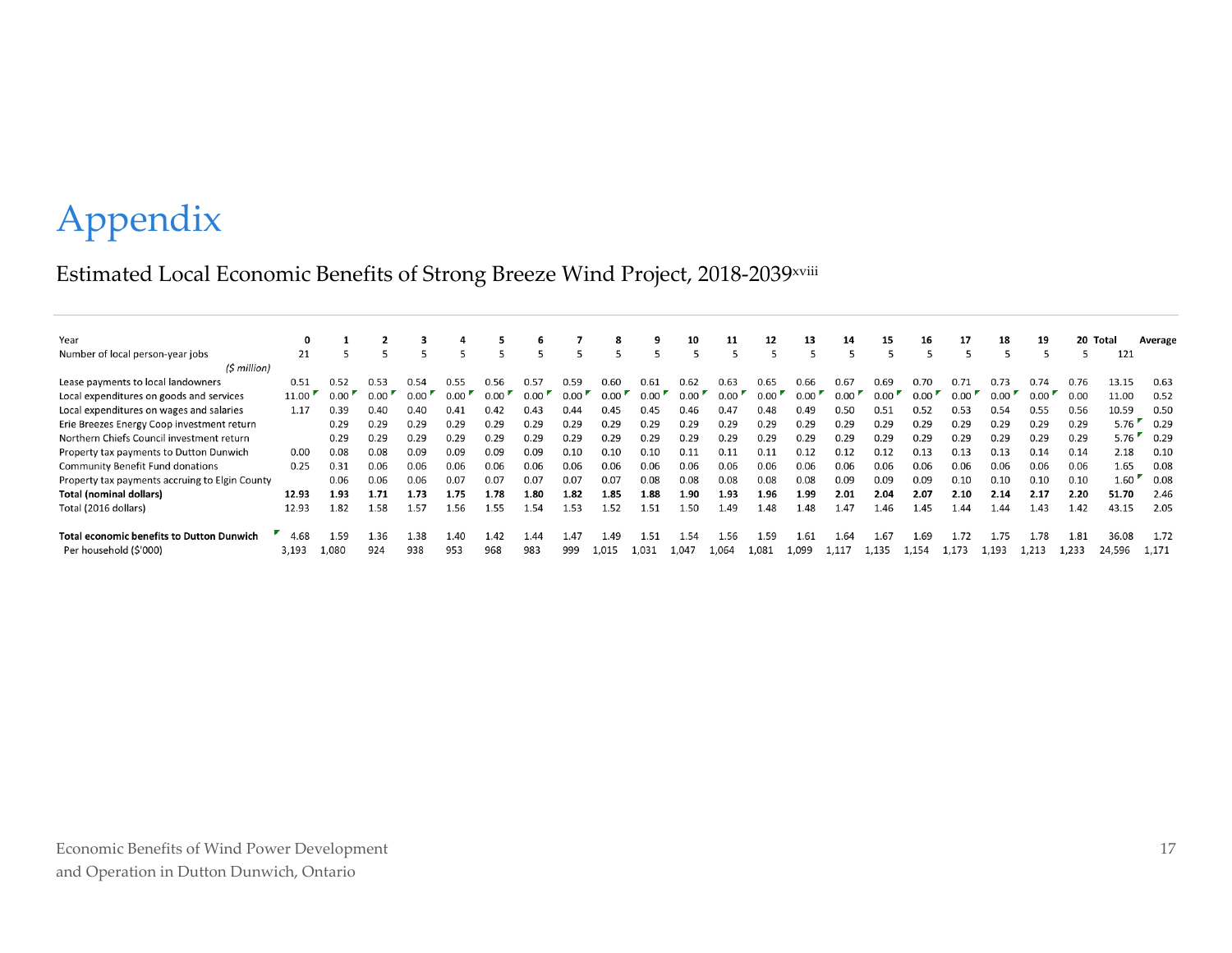### Endnotes

 i Independent Electricity System Operator, Supply Overview, available at [http://www.ieso.ca/Pages/Power-Data/Supply.aspx,](http://www.ieso.ca/Pages/Power-Data/Supply.aspx) accessed 10 October 2016.

ii Long-Term Energy Plan 2013, Ministry of Energy, Government of Ontario.

<http://www.powerauthority.on.ca/power-planning/long-term-energy-plan-2013>

iii See<http://www.duttondunwich.on.ca/sites/default/files/pdfs/Tax%20Rates%202013.pdf> and <http://www.duttondunwich.on.ca/sites/default/files/pdfs/Budget%202013%20presentation.pdf> .

iv Brown et al (2012) provide a large scale statistical analysis of the economic impact of wind power development in rural counties in the U.S., finding positive effects on income and employment (see Brown, J., Pender, J., Wiser, R., Lantz, E. and Hoen, B. 2012. Ex Post Analysis of Economic Impacts from Wind Power Development in U.S. Counties. *Energy Economics*, 34: 1743-1754

<sup>v</sup> This estimate is based on the average of publicly reported construction costs for nine wind farms in Ontario.

vi See Vyn, R. and McCullogh, R. 2014. The Effects of Wind Turbines on Property Values in Ontario: Does Public Perception Match Empirical Evidence? *Canadian Journal of Agricultural Economics*, 62(3): 365-392. The Municipal Property Assessment Corporation also conducted a study in 2012 which yielded a similar conclusion as Vyn and McCullough: Impact of Industrial Wind Turbines on Residential Property Assessments, available at<http://www.mpac.ca/pdf/ReportWindTurbines.pdf>

vii Wind farm contracts were originally entered into by the Ontario Power Authority, which merged into the Ontario Independent Electricity System Operator in January 2015.

viii Many land leases are structured to continue for the life of the project, up to 50 years, so direct benefits from property taxes and employment would continue. Some agreements that contribute to the direct local benefits, including community development funds, would need to be renegotiated or extended in order to provide local benefits beyond 20 years.

ix See<http://www.duttondunwich.on.ca/sites/default/files/Dutton%20Dunwich%202014FS.pdf>and [http://www.duttondunwich.on.ca/sites/default/files/Budget%20For%20Website%202016%20%282%29.p](http://www.duttondunwich.on.ca/sites/default/files/Budget%20For%20Website%202016%20%282%29.pdf) [df](http://www.duttondunwich.on.ca/sites/default/files/Budget%20For%20Website%202016%20%282%29.pdf) .

<sup>x</sup> Tegen, S., Keyser, D., Flores-Espino, F., and Hauser, R. 2014. Economic Impacts from Indiana's First 1,000 Megawatts of Wind Power. *National Renewable Energy Laboratory*, Technical Report NREL/TP-5000- 60914. Gagnon, Y., Leclerc, A., and Landry, M. 2009. Economic Assessment of a 100 MW Wind Farm Project in New Brunswick. *University of Moncton*. Moazzami, B., Crupi, F. and Pucci, P. 2012. Economic Impact of the Greenwich Wind Farm. *Ministry of Natural Resources*. Haines, G., Thibault, B., and Weis, T. 2011. Analysis of Community Power Projects in Ontario. *Pembina Institute*. ClearSky Advisors. 2011. The Economic Impacts of the Wind Energy Sector in Ontario 2011-2018.

 $x<sup>i</sup>$  Invenergy estimates that 150 distinct jobs will be created during the construction phase, which is consistent with 62 full-time person-years of employment.

xii It is difficult to accurately predict the percentage of wind project construction employment that will be drawn directly from Dutton Dunwich. Tegen et al (2014) estimate that 50% to 75% of construction